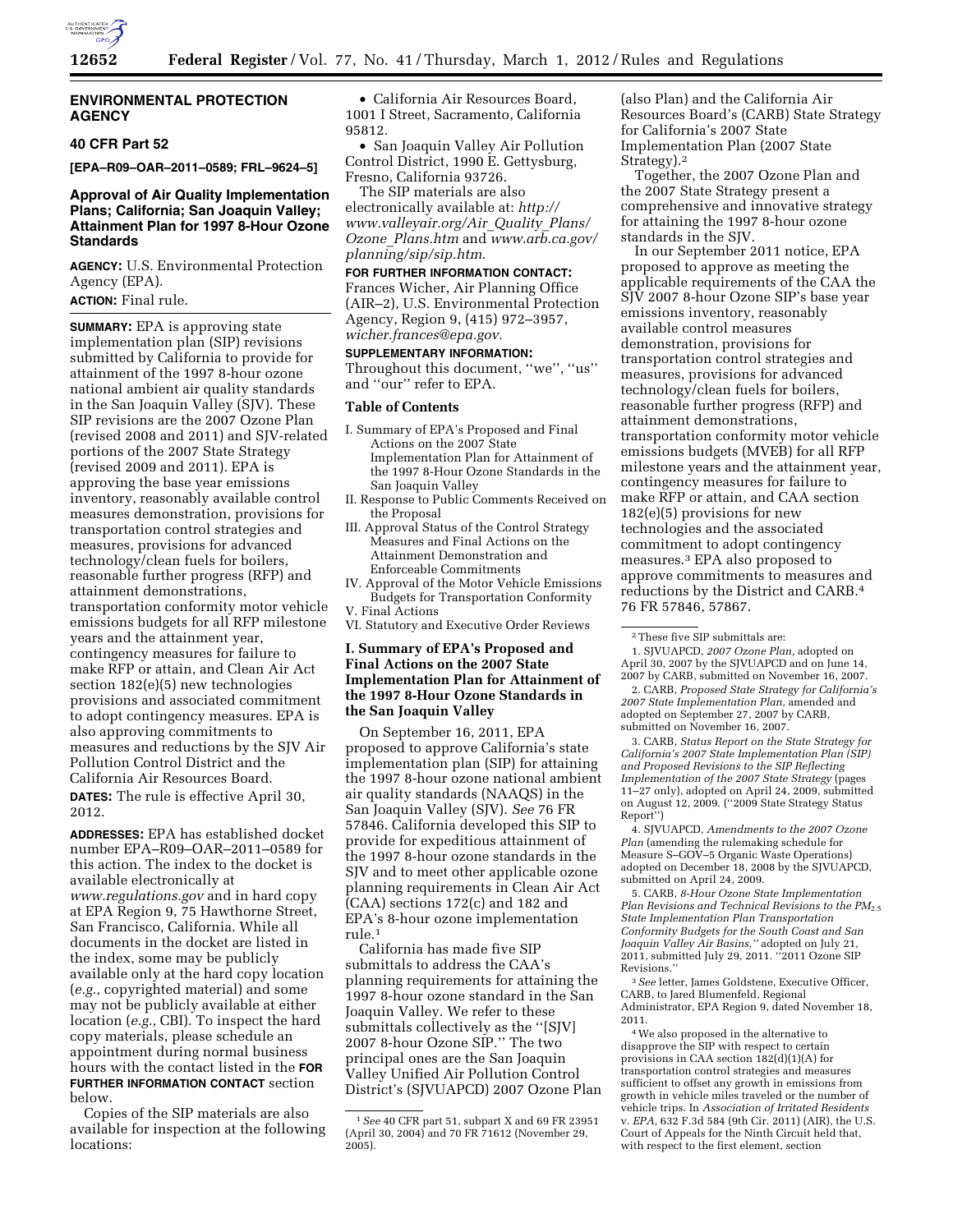A more detailed discussion of each of California's SIP submittals for the SJV area, the CAA and EPA requirements applicable to them, and our evaluation and proposed actions can be found in our September 2011 proposed rule (76 FR 57846) and the technical support document (TSD) for this final action.5

EPA is today approving all elements of the SJV 2007 8-hour Ozone SIP based on our conclusion that they comply with applicable CAA requirements and provide for expeditious attainment of the 1997 8-hour ozone standards in the San Joaquin Valley.

#### **II. Response to Public Comments Received on the Proposals**

EPA provided the public an opportunity to comment on its proposed approval of the SJV 2007 8-hour ozone SIP for 30 days following the proposed rule's September 16, 2011 publication in the **Federal Register**. We received two comment letters on the proposed rule. The first letter came from CARB who requested that we limit the approval of the SIP's MVEB until such time as the State submits and EPA finds adequate new budgets. We address CARB's request in Section IV below. The second letter was submitted jointly by the Center on Race, Poverty and the Environment; Earthjustice; and the Natural Resources Defense Council on behalf of themselves, the Association of Irritated Residents (AIR) and other San

At the time of our September proposal, the Ninth Circuit had not yet issued its mandate in the AIR case, and EPA had not adopted the court's interpretation for the reasons set forth in the Agency's petition for rehearing, pending a final decision by the court. We stated in our proposed rule that if the court denied the Agency's petition for rehearing and issued its mandate before EPA issued a final rule on the SJV 2007 8-hour Ozone SIP, then we anticipated that we would not be able to finalize approval of the SJV 2007 8-hour Ozone SIP with respect to the first element (*i.e.,* offsetting emissions growth) of section 182(d)(1)(A). *See* 76 FR 57846, 57863. Therefore, we proposed in the alternative to disapprove the SJV 2007 8-hour Ozone SIP with respect to the first element of section  $182(d)(1)(A)$  based on the plan's failure to include sufficient transportation control strategies and TCM to offset the emissions from growth in VMT. *Id.* The court has still not issued its mandate; therefore, we are approving the SJV 2007 8-hour Ozone SIP as meeting the requirements of CAA section 182(d)(1)(A).

5 ''Technical Support Document and Response to Comments Final Rule on the San Joaquin Valley 2007 8-hour State Implementation Plan,'' Air Division, U.S. EPA Region 9, September 30, 2011. The TSD can be found in the docket for this rulemaking.

Joaquin Valley-based environmental and community organizations (collectively ''AIR''). *See* letter Brent Newell, General Counsel, Center on Race, Poverty & the Environment, October 17, 2011. We respond to AIR's main comments below. The entire Response to Comments document received can be found section III of the TSD. A copy of the comment letters can be found in the docket for this rule.

### *A. Enforceable Commitments*

*Comment:* AIR characterizes CARB's and the District's commitments to achieve aggregate emissions reductions in specific years as ''global commitments'' and argues that they could be interpreted as ''goals'' unenforceable by citizens under Ninth Circuit precedent rather than enforceable ''strategies'' to achieve those goals, citing *Bayview Hunters Point Community Advocates* v. *Metropolitan Transp. Comm'n,* 366 F.3d 692, 701 (9th Cir. 2004) and *El Comite Para El Bienstar de Earlimart* v. *Warmerdam,*  539 F.3d 1062, 1067 (9th Cir. 2008).

AIR argues that the plans' global commitments are not enforceable for two reasons. First, AIR claims that enforcement is not practical because it is not possible for citizens or EPA to determine whether the CARB and the District have met the global commitments. AIR argues further that because no measures are submitted to EPA for inclusion into the SIP citizens have no idea which measures CARB has used to satisfy the total tonnage commitments. AIR also argues that there are no provisions for CARB and the District to report to EPA and the public what actions they have taken to comply with the tonnage commitments and thus EPA and citizens are left to determine, based on information exclusively held and maintained by CARB and the District, whether the commitments have in fact been met.

Second, AIR claims that because ''enforcing the global commitment ultimately turns on how the ARB and the District calculate emissions reductions achieved through the measures,'' CARB's and the District's emissions reduction commitments are not enforceable unless the methodology for calculating the reductions is also enforceable. Otherwise, AIR argues, the manner in which CARB and the District determine compliance with the tonnage target is left to their discretion, and citizens and EPA would be placed in the situation held by the plaintiffs in *Warmerdam.* In conclusion, AIR asserts that the CAA ''does not condone a discretionary commitment and EPA should not approve the ARB's latest

attempt to achieve a reduction target based on discretionary actions.''

*Response:* Under CAA section 110(a)(2)(A), SIPs must include enforceable emissions limitations and other control measures, means or techniques as necessary to meet the requirements of the Act, as well as timetables for compliance. Similarly, section 172(c)(6) provides that nonattainment area SIPs must include enforceable emission limitations and such other control measures, means or techniques ''as may be necessary or appropriate to provide for attainment'' of the NAAQS by the applicable attainment date.

Control measures, including commitments in SIPs, are enforced directly by EPA under CAA section 113 and also through CAA section 304(a) which provides for citizen suits to be brought against any person who is alleged ''to be in violation of \* \* \* an emission standard or limitation \* \* \*.'' ''Emission standard or limitation'' is defined in subsection (f) of section 304. As observed in *Conservation Law Foundation, Inc.* v. *James Busey et al.,*  79 F.3d 1250, 1258 (1st Cir. 1996):

Courts interpreting citizen suit jurisdiction have largely focused on whether the particular standard or requirement plaintiffs sought to enforce was sufficiently specific. Thus, interpreting citizen suit jurisdiction is limited to claims ''for violations of specific provisions of the act or specific provisions of an applicable implementation plan,'' the Second Circuit held that suits can be brought to enforce specific measures, strategies, or commitments designed to ensure compliance with the NAAQS, but not to enforce the NAAQS directly. *See, e.g., Wilder, 854 F.2d at 613–14.* Courts have repeatedly applied this test as the linchpin of citizen suit jurisdiction. *See, e.g., Coalition Against Columbus Ctr.* v. *City of New York,* 967 F.2d 764, 769–71 (2d Cir. 1992); *Cate* v. *Transcontinental Gas Pipe Line Corp.,* 904 F. Supp. 526, 530–32 (W.D. Va. 1995); *Citizens for a Better Env't* v. *Deukmejian,* 731 F. Supp. 1448, 1454–59 (N.D. Cal.), modified, 746 F. Supp. 976 (1990).

Thus courts have found that the citizen suit provision cannot be used to enforce the aspirational goal of attaining the NAAQS, but can be used to enforce specific strategies to achieve that goal, including enforceable commitments to develop future emissions controls.

We describe CARB's and the District's commitments in the 2007 State Strategy (revised in 2009 and 2011) and the 2007 Ozone Plan in detail in our proposed rule. *See* 76 FR 57846, 57851–57856 and 57857–57860. The 2007 State Strategy includes commitments to propose defined new measures and an enforceable commitment for emissions reductions sufficient, in combination

<sup>182(</sup>d)(1)(A) of the CAA requires States to adopt transportation control measures and strategies whenever vehicle emissions are projected to be higher than they would have been had vehicle miles traveled not increased, even when aggregate vehicle emissions are actually decreasing. EPA has filed a petition for rehearing on this issue. Docket Nos. 09–71383 and 09–71404 (consolidated), Docket Entry 41–1, *Petition for Panel Rehearing.*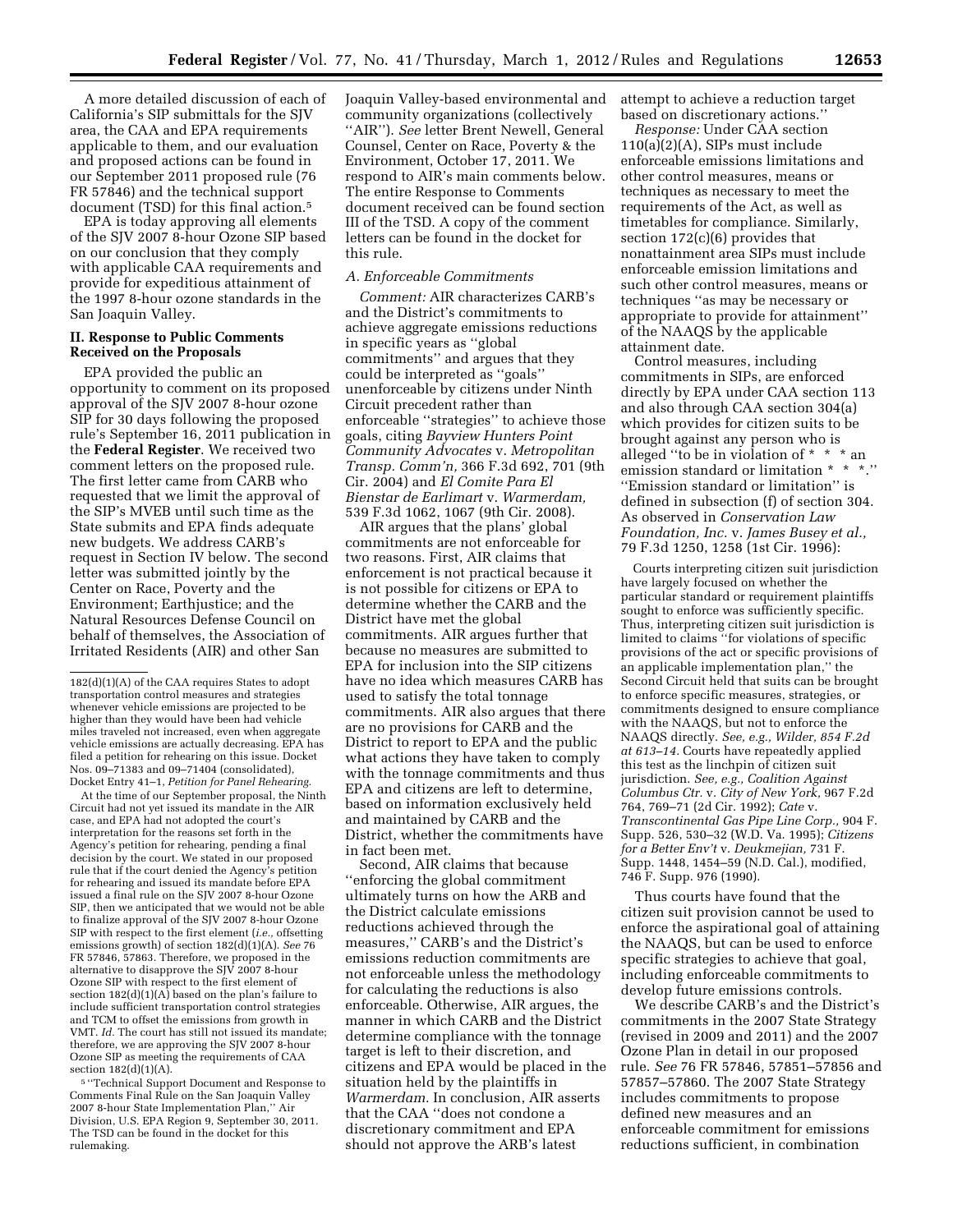with existing measures, the District's commitments, and the new technology provisions to attain the 1997 8-hour ozone NAAQS in the SJV by June 15, 2024. *See* CARB Resolution 07–28, Attachment B at pp. 3 and 6 and 2009 State Strategy Status Report, p. 21. For the SJV, CARB's emissions reductions commitments as submitted in 2007 and 2009 are to specific reductions of  $NO<sub>x</sub>$ and VOC in 2014, 2017, 2020, and 2023 as well as additional reductions from CAA section 182(e)(5) measures in 2023. These commitments are shown in Table 8 of the proposed rule (76 FR 57846, 57854) and Table D–6 of the TSD.

SJVUAPCD's commitments as submitted in 2007 are also to specific reductions of  $NO<sub>X</sub>$  and VOC in 2008, 2011, 2012, 2014, 2017, 2020 and 2023 and are shown Table 6–1 of the 2007 Ozone Plan (as revised in 2008). These commitments are also shown (for all years except for 2008) on Table 3 of the proposed rule (76 FR 57846, 578524) and Table D–2 of the TSD. The language used in the Board's resolution adopting the 2007 8-hour Ozone Plan at page 5 to describe its commitment is mandatory and unequivocal in nature:

10. The District Governing Board *commits to adopt and implement* the rules and measures in the 2007 Ozone Plan by the dates specified in Chapter 6 *to achieve the emissions reductions shown in Chapter 6,*  and to submit these rules and measures to the ARB within one month of adoption for transmittal to EPA as a revision to the State Implementation Plan. If the total emissions reductions from the adopted rules are less than those committed to in the Plan, the District Governing Board *commits to adopt, submit, and implement* substitute rules and measures that will achieve equivalent reductions in emissions of ozone precursors in the same adoption and implementation timeframes or in the timeframes needed to meet CAA milestones.

SJVUAPCD Board Resolution No. 07– 04–11a, p. 6. (Emphasis added).

Thus, CARB's and the District's commitments here are to adopt and implement measures that will achieve specific amounts of  $NO<sub>X</sub>$  and  $VOC$ emissions reductions by specific years. These are not mere aspirational goals to ultimately achieve the standards. Rather, the State and District have committed to adopt enforceable measures that will achieve these specific amounts of emissions reductions by specified milestone years and ultimately by the attainment year (2023). *See* 70 FR 71612, 71633 (November 29, 2005) and 40 CFR 51.910(a)(1) and 51.908(d) (requiring implementation of all control measures needed for expeditious attainment no later than the beginning of the year prior to the attainment date). All of these

control measures are subject to State and local rulemaking procedures and public participation requirements, through which EPA and the public may track the State/District's progress in achieving the requisite emissions reductions. EPA and citizens may enforce these commitments under CAA sections 113 and 304(a), respectively, should the State/District fail to adopt measures that achieve the requisite amounts of emissions reductions by each specified year. We conclude that these enforceable commitments to adopt and implement additional control measures to achieve aggregate emissions reductions on a fixed schedule are appropriate means, techniques, or schedules for compliance under sections 110(a)(2)(A) and 172(c)(6) of the Act.

AIR cites *Bayview* as support for their contention that the SIP's commitments are unenforceable aspirational goals. *Bayview* does not, however, provide any such support. That case involved a provision of the 1982 Bay Area 1-hour ozone SIP, known as TCM 2, which states in pertinent part:

Support post-1983 improvements identified in transit operator's 5-year plans, after consultation with the operators adopt ridership increase target for 1983–1987.

EMISSION REDUCTION ESTIMATES: These emission reduction estimates are predicated on a 15% ridership increase. The actual target would be determined after consultation with the transit operators. Following a table listing these estimates, TCM 2 provided that ''[r]idership increases would come from productivity improvements \* \* \*.''

Ultimately, the 15 percent ridership estimate was adopted by the Metropolitan Transportation Commission (MTC), the implementing agency, as the actual target. Plaintiffs subsequently attempted to enforce the 15 percent ridership increase. The court found that the 15 percent ridership increase was an unenforceable estimate or goal. In reaching that conclusion, the court considered multiple factors, including the plain language of TCM 2 (*e.g.,* ''[a]greeing to establish a ridership 'target' is simply not the same as promising to attain that target,'' *Bayview*  at 698); the logic of TCM 2, *i.e.,* the drafters of TCM 2 were careful not to characterize any given increase as an obligation because the TCM was contingent on a number of factors beyond MTC's control, *id.* at 699; and the fact that TCM 2 was an extension of TCM 1 that had as an enforceable strategy the improvement of transit services, specifically through productivity improvements in transit operators' five-year plans, *id.* at 701. As

a result of all of these factors, the Ninth Circuit found that TCM 2 clearly designated the productivity improvements as the only enforceable strategy. *Id.* at 703.

The commitments in the 2007 State Strategy (revised in 2009 and 2011) and 2007 Ozone Plan are in stark contrast to the ridership target that was deemed unenforceable in *Bayview.* The language in CARB's and the District's commitments, as stated multiple times in multiple documents, is specific; the intent of the commitments is clear; and the strategy of adopting measures to achieve the required reductions is completely within CARB's and the District's control. Furthermore, as stated previously, CARB and the District identify specific emissions reductions that they will achieve, how they could be achieved and the time by which these reductions will be achieved. *See*  76 FR 57846, 57854 (Table 8) (listing CARB's commitments) 57852 (Table 3) (listing the District's commitments).

CARB's and the District's commitments here are analogous to the terms of the contingency measures for the transportation sector in the 1982 Bay Area 1-hour ozone SIP in *Citizens for a Better Environment* v. *Deukmejian,* 731 F.Supp. 1448 (N.D. Cal. 1990) (known as *CBE I.*) The provision states: ''If a determination is made that RFP is not being met for the transportation sector, MTC will adopt additional TCMs within 6 months of the determination. These TCMs will be designed to bring the region back within the RFP line.'' The court found that ''[o]n its face, this language is both specific and mandatory.'' *Id.* at 1458. In *CBE I,* CARB and MTC argued that TCM 2 could not constitute an enforceable strategy because the provision fails to specify exactly what TCMs must be adopted. The court rejected this argument, finding that ''[w]e discern no principled basis, consistent with the Clean Air Act, for disregarding this unequivocal commitment simply because the particulars of the contingency measures are not provided. Thus we hold that the basic commitment to adopt and implement additional measures, should the identified conditions occur, constitutes a specific strategy, fully enforceable in a citizen's action, although the exact contours of those measures are not spelled out.'' *Id.* at 1457. In concluding that the transportation and stationary source contingency provisions were enforceable, the court stated: ''Thus, while this Court is not empowered to enforce the Plan's overall objectives [footnote omitted; attainment of the NAAQS]—or NAAQS—directly, it can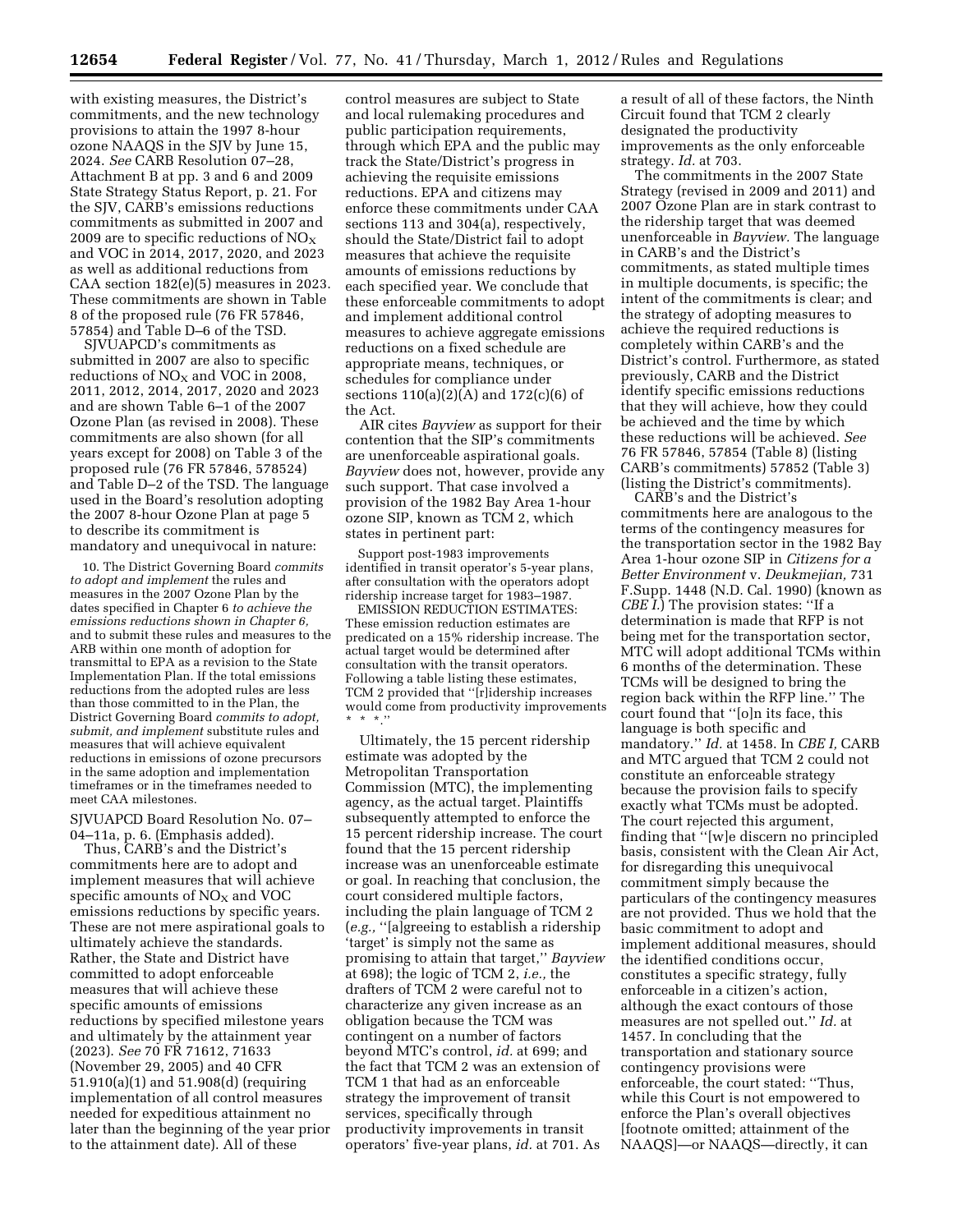and indeed, must, enforce specific strategies committed to in the Plan.'' *Id.*  at 1454; *see also Citizens for a Better Environment* v. *Metropolitan Tranp. Comm'n,* 746 F. Supp. 976, 980 (N.D.Cal. 1990) [known as CBE II] (rejecting defendants' argument that RFP and the NAAQS are coincident and stating that the court's enforcement of the *contingency plan,* an express strategy for attaining NAAQS, is distinct from simply ordering that NAAQS be achieved).

As in the *CBE* cases, CARB and the District commit to propose or adopt measures, which are not specifically identified, to achieve a specific tonnage of emissions reductions by specific years. Thus, the commitment to a specific tonnage reduction is comparable to a commitment to achieve RFP. Similarly, a commitment to achieve a specific amount of emissions reductions through adoption and implementation of unidentified measures is comparable to the commitments to adopt unspecified TCMs and stationary source measures. The key is that the commitment must be clear in terms of what is required, *e.g.,*  a specified amount of emissions reductions or the achievement of a specified amount of progress (*i.e.,* RFP). CARB's and the District's commitments are thus a specific enforceable strategy rather than an unenforceable aspirational goal.

AIR's reliance on *El Comite* (also referred to as *Warmerdam*) to argue that CARB's commitments are not enforceable is also misplaced. In *El Comite,* the plaintiffs in the district court attempted to enforce a provision of the 1994 California 1-hour ozone SIP known as the Pesticide Element. The Pesticide Element relied on an inventory of pesticide VOC emissions to provide the basis to determine whether additional regulatory measures would be needed to meet the SIP's pesticides emissions target. To this end, the Pesticide Element provided that ''ARB will develop a baseline inventory of estimated 1990 pesticidal VOC emissions based on 1991 pesticide use data \* \* \*.'' *El Comite Para El Bienestar de Earlimart* v. *Helliker,* 416 F. Supp. 2d 912, 925 (E.D. Cal. 2006). CARB subsequently employed a different methodology that it deemed more accurate to calculate the baseline inventory. The plaintiffs sought to enforce the commitment to use the original methodology, claiming that the calculation of the baseline inventory constitutes an ''emission standard or limitation.'' The district court disagreed:

By its own terms, the baseline identifies emission sources and then quantifies the amount of emissions attributed to those sources. As defendants argue, once the sources of air pollution are identified, control strategies can then be formulated to control emissions entering the air from those sources. From all the above, I must conclude that the baseline is not an emission ''standard'' or ''limitation'' within the meaning of *42 U.S.C. 7604(f)(1)–(4).* 

*Id.* at 928. In its opinion, the court distinguished *Bayview* and *CBE I,*  pointing out that in those cases ''the measures at issue were designed to reduce emissions.'' *Id.* 

On appeal, the plaintiffs shifted their argument to claim that the baseline inventory and the calculation methodology were necessary elements of the overall enforceable commitment to reduce emissions in nonattainment areas. The Ninth Circuit agreed with the district court's conclusion that the baseline inventory was not an emission standard or limitation and rejected plaintiffs' arguments attempting ''to transform the baseline inventory into an enforceable emission standard or limitation by bootstrapping it to the commitment to decide to adopt regulations, if necessary.'' *Id.* at 1073.

While AIR cites the Ninth Circuit's *El Comite* opinion, its utility in analyzing the CARB and District commitments here is limited to that court's agreement with the district court's conclusion that neither the baseline nor the methodology qualifies as an independently enforceable aspect of the SIP. Rather, it is the district court's opinion, in distinguishing the commitments in *CBE* and *Bayview,* that provides insight into the situation at issue in our action. As the court recognized, a baseline inventory or the methodology used to calculate it, is not a measure to reduce emissions. It instead ''identifies emission sources and then quantifies the amount of emissions attributed to those sources.'' In contrast, as stated previously, in the 2007 State Strategy (revised 2009 and 2011) and SJV 2007 Ozone Plan, CARB and the District commits to adopt and implement measures sufficient to achieve specified amounts of emissions reductions by specified dates. As described above, a number of courts have found commitments substantially similar to CARB's here to be enforceable under CAA section 304(a).

### *B. Baseline Measures, Baseline Inventories, and Attainment Demonstration*

*Comment:* AIR asserts that EPA's approval of the inventory in the Plan would violate CAA sections 172(c)(3)

and 182(a)(1) because the baseline inventory includes emissions reduction credit for both ''waiver measures'' and ''non-waiver measures'' adopted before 2007 (together referred to as ''baseline measures'') that have not been approved into the SIP. AIR argues that EPA has not evaluated each of these baseline measures to determine if they are creditable or quantified the emissions reductions attributed to each of these measures. Additionally, AIR asserts that EPA should disapprove the attainment demonstration because EPA has approved neither mobile source baseline measures nor pesticide measures as part of the SIP. AIR asserts that ''[t]he total tonnage attributed to these unsubmitted and non-SIP approved measures in the attainment demonstration is not clear, because EPA does not differentiate between reductions from SIP-approved measures, waiver measures, and those that have not received EPA approval.'' Thus, AIR argues, ''a significant amount of emission reductions claimed in the attainment demonstration are not SIP creditable, a finding that EPA must make before approving the attainment demonstration.'' AIR references CAA sections 110(a)(2)(A) and 172(c)(6) in support of these assertions and argues that ''EPA has failed to find that the reductions from the unsubmitted rules have occurred, are enforceable, or are otherwise consistent with the Act, EPA's implementing regulations, and the General Preamble.''

*Response:* We disagree with these assertions. We explained in our Proposal TSD (section II.A.3.) our reasons for concluding both that the 2002 base year inventory in the SIP is comprehensive, accurate, and current as required by CAA section 182(a)(1) and that the projected baseline inventories provide adequate bases and support for the RFP and attainment demonstrations in the SJV 2007 8-hour Ozone SIP.6

Specifically, with respect to mobile source emissions, we believe that credit for emissions reductions from implementation of California mobile source rules that are subject to CAA section 209 waivers (''waiver measures'') is appropriate in the attainment and RFP demonstrations and for other SIP purposes notwithstanding the fact that such rules are not approved as part of the California SIP. In the Proposal TSD, we explained why we believe such credit is appropriate. *See*  Proposal TSD at section II.D.3.a.i. Historically, EPA has granted credit for

<sup>6</sup>For ozone nonattainment areas, a State that satisfies the specific inventory requirements of CAA section  $182(a)(1)$  also satisfies the general inventory requirements of CAA section 172(c)(3). *See* General Preamble at 13503 (April 16, 1992).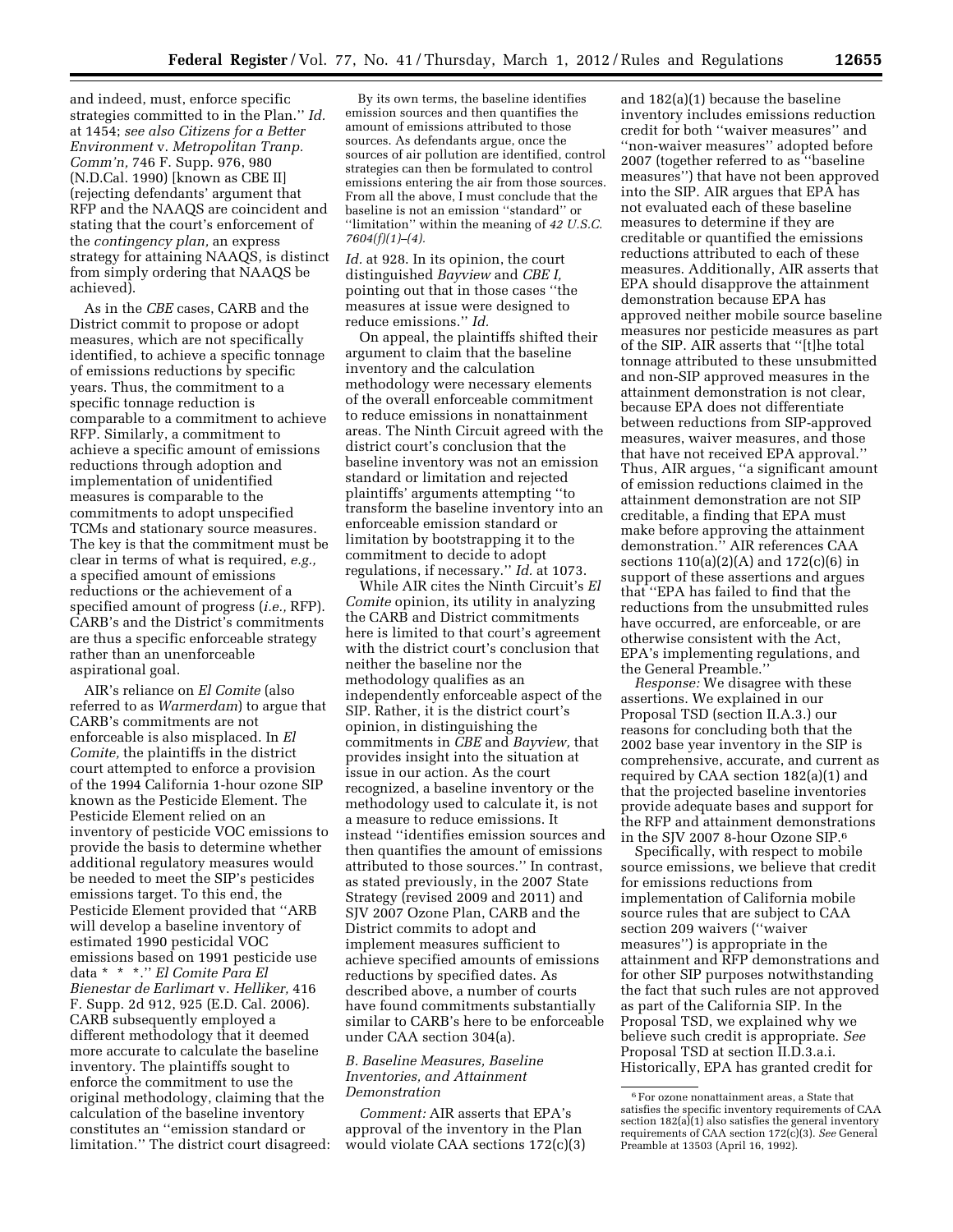the waiver measures because of special Congressional recognition, in establishing the waiver process in the first place, of the pioneering California motor vehicle control program and because amendments to the CAA (in 1977) expanded the flexibility granted to California in order ''to afford California the broadest possible discretion in selecting the best means to protect the health of its citizens and the public welfare'' (H.R. Rep. No. 294, 95th Congr., 1st Sess. 301–2 (1977)). In allowing California to take credit for the waiver measures notwithstanding the fact that the underlying rules are not part of the California SIP, EPA treated the waiver measures similarly to the Federal motor vehicle control requirements, which EPA has always allowed States to credit in their SIPs without submitting the program as a SIP revision.

EPA's historical practice has been to give SIP credit for motor-vehicle-related waiver measures in attainment and RFP demonstrations and for other SIP purposes by allowing California to include motor vehicle emissions estimates made by using California's EMFAC (and its predecessors) motor vehicle emissions factor model in SIP inventories. EPA verifies the emissions reductions from motor-vehicle-related waiver measures through review and approval of EMFAC, which is updated from time to time by California to reflect updated methods and data, as well as newly-established emissions standards. (Emissions reductions from EPA's motor vehicle standards are reflected in an analogous model known as MOVES.7) The SJV 2007 8-hour Ozone SIP was developed using a version of the EMFAC model referred to as EMFAC2007, which EPA has approved for use in SIP development in California. *See* 73 FR 3464 (January 18, 2008). Thus, the emissions reductions that are from the California on-road ''waiver measures'' and that are estimated through use of EMFAC are as verifiable as are the emissions reductions relied upon by states other than California in developing their SIPs based on estimates of motor vehicle emissions made through the use of the MOVES model. All other states use the MOVES model (and prior to release of MOVES, the MOBILE model) in their baseline inventories without submitting the federal motor vehicle regulations for incorporation into their SIPs.

Similarly, emissions reductions that are from California's waiver measures

for non-road engines and vehicles (*e.g.,*  agricultural, construction, lawn and garden and off-road recreation equipment) are estimated through use of CARB's OFFROAD emissions factor model.8 (Emissions reductions from EPA's non-road engine and vehicle standards are reflected in an analogous model known as NONROAD). Since 1990, EPA has treated California nonroad standards for which EPA has issued waivers in the same manner as California motor vehicle standards, *i.e.,*  allowing credit for standards subject to the waiver process without requiring submittal of the standards as part of the SIP. In so doing, EPA has treated the California non-road standards similarly to the Federal non-road standards, which are relied upon, but not included in, various SIPs. *See* generally TSD at section II.D.3.a.i.

CARB's EMFAC and OFFROAD models employ complex routines that predict vehicle fleet turnover by vehicle model years and include control algorithms that account for all adopted regulatory actions which, when combined with the fleet turnover algorithms, provide future baseline projections. *See* 2007 State Strategy, Appendix F at 7–8. For stationary sources, the California Emission Forecasting System (CEFS) projects future emissions from stationary and area sources (in addition to aircraft and ships) using a forecasting algorithm that applies growth factors and control profiles to the base year inventory.9*See*  id. at 7. The CEFS model integrates the projected inventories for both stationary and mobile sources into a single database to provide a comprehensive statewide forecast inventory, from which nonattainment area inventories are extracted for use in establishing future baseline planning inventories. *See id.* In 2011, CARB updated the baseline emissions projections for several source categories to account for, among other things, more recent economic forecasts and improved methodologies for estimating emissions from the heavy duty truck and construction source categories. *See* 2011 Ozone SIP Revisions, Appendix B. These methodologies for projecting future emissions based on growth

factors and existing Federal, State, and local controls were consistent with EPA guidance on developing projected baseline inventories. *See* TSD at section II.A; *see also* ''Procedures for Preparing Emissions Projections,'' EPA Office of Air Quality Planning and Standards, EPA–450/4–91–019, July 1991; ''Emission Projections,'' STAPPA/ ALAPCO/EPA Emission Inventory Improvement Project, Volume X, December 1999 (available at *[http://www.](http://www.epa.gov/ttnchie1/eiip/techreport/volume10/x01.pdf) [epa.gov/ttnchie1/eiip/techreport/](http://www.epa.gov/ttnchie1/eiip/techreport/volume10/x01.pdf) [volume10/x01.pdf](http://www.epa.gov/ttnchie1/eiip/techreport/volume10/x01.pdf)*).

In sum, the 2002 base year and future projected baseline inventories in the SJV 2007 8-hour Ozone SIP were prepared using a complex set of CARB methodologies to estimate and project emissions from stationary sources, in addition to the most recent emissions factors and models and updated activity levels for emissions associated with mobile sources, including: (1) The latest EPA-approved California motor vehicle emissions factor model (EMFAC2007) and the most recent motor vehicle activity data from each of the MPOs in the San Joaquin Valley; (2) improved methodologies for estimating emissions from specific source categories; and (3) CARB's non-road mobile source model (the OFFROAD model). *See* TSD, section II.A. (referencing, *inter alia,*  2007 State Strategy at Appendix F) and 2011 Ozone SIP Revisions. EPA has approved numerous California SIPs that rely on base year and projected baseline inventories including emissions estimates derived from the EMFAC, OFFROAD, and CEFS models. *See, e.g.,*  65 FR 6091 (February 8, 2000) (proposed rule to approve 1-hour ozone plan for South Coast) and 65 FR 18903 (April 10, 2000) (final rule); 70 FR 43663 (July 28, 2005) (proposed rule to approve PM–10 plan for South Coast and Coachella Valley) and 70 FR 69081 (November 14, 2005) (final rule); 74 FR 66916 (December 17, 2009) (direct final rule to approve ozone plan for Monterey Bay); 76 FR 41338 (July 13, 2011) (proposed rule to approve in part and disapprove in part the  $PM_{2.5}$  plan for the San Joaquin Valley) and 76 FR 69896 (November 9, 2011) (final rule); and 76 FR 41562), (July 14, 2011) (proposed rule to approve in part and disapprove in part the  $PM<sub>2.5</sub>$  plan for the South Coast Air Basin) and 76 FR 69928 (November 9, 2011) (final rule). The commenter has provided no information to support a claim that these methodologies for developing base year inventories and projecting future emissions in the SJV are inadequate to support the RFP and attainment

<sup>7</sup>MOVES replaced the MOBILE model as EPA's on-road mobile source emission estimation model for use in SIPs and conformity in 2010.

<sup>8</sup> Information about CARB's emissions inventories for on-road and non-road mobile sources, and the EMFAC and OFFROAD models used to project changes in future inventories, is available at *[http://www.arb.ca.gov/msei/msei.htm.](http://www.arb.ca.gov/msei/msei.htm)* 

<sup>9</sup> Information on base year emissions from stationary point sources is obtained primarily from the districts, while CARB and the districts share responsibility for developing and updating information on emissions from various area source categories. See 2007 State Strategy, Appendix F at 21.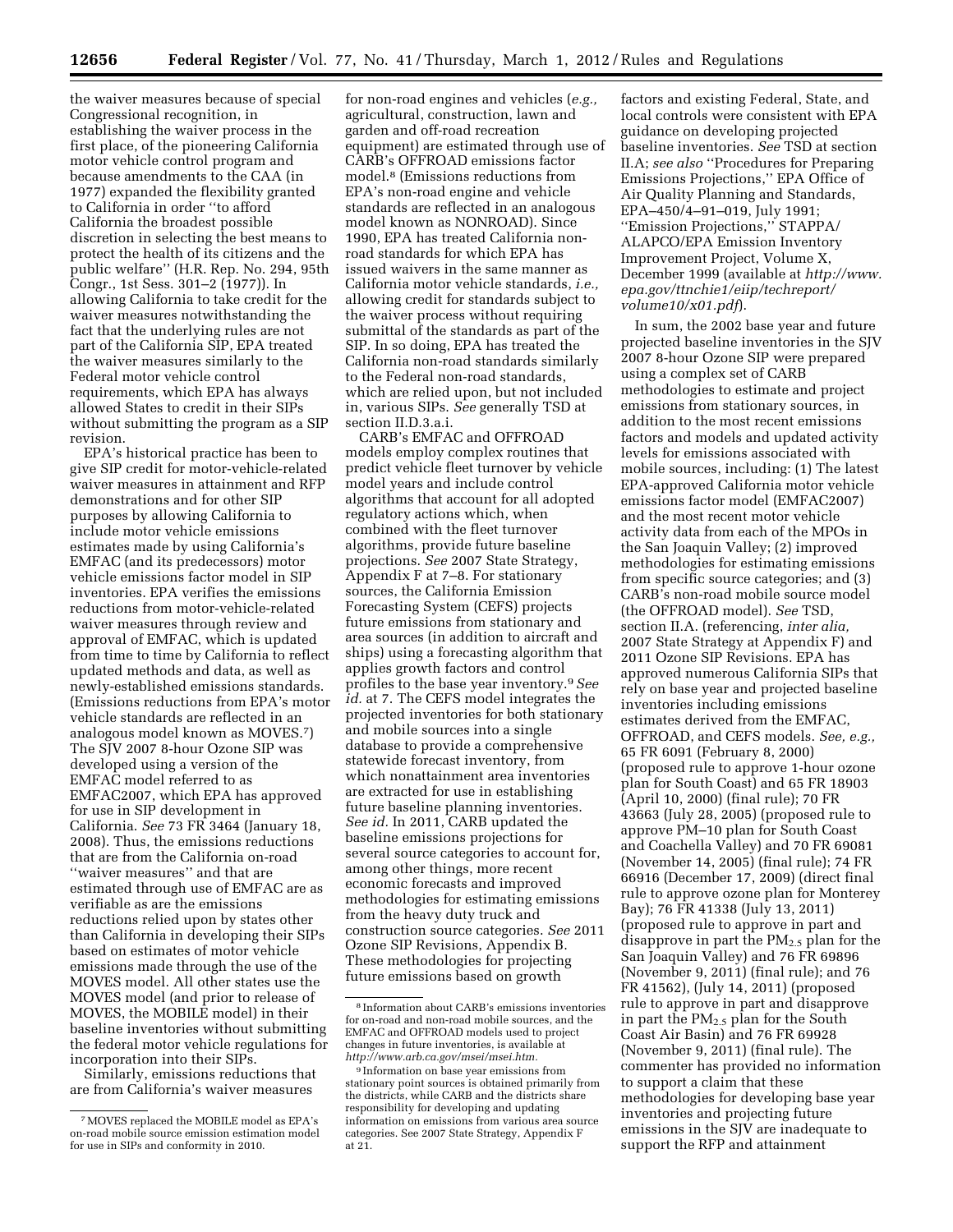demonstrations in the SJV 2007 8-hour Ozone SIP.

For all of these reasons and as discussed in our proposed rule (76 FR 57846, 57850), we conclude that the 2002 base year inventory in the 2007 8-hour Ozone SIP is a ''comprehensive, accurate, current inventory of actual emissions from all sources of the relevant pollutant or pollutants'' in the SJV area, consistent with the requirements for emissions inventories in CAA section 182(a)(1), 40 CFR 51.915, and 40 CFR part 51, subpart A. In addition, we conclude that the projected future year baseline inventories were prepared consistent with EPA's guidance on development of emissions inventories and attainment demonstrations and, therefore, provide an adequate basis for the RFP and attainment demonstrations in the SIP under CAA sections 172(c)(2), 182(a), and 182(c)(2). *See* TSD at section II.A.3.

Finally, we disagree with AIR's assertion that EPA has not identified the total amount of emissions reductions attributed to baseline measures in the projected inventories. The total amounts of emissions reductions attributed to baseline measures in the 2007 8-hour Ozone SIP, as revised in 2011, are 54.2 tpd of VOC and 338.6 tpd of NO<sub>X</sub>. See 76 FR 57846, 57858, table 9 at line E; *see also* TSD, Table F–4 at line D.

*Comment:* AIR asserts that EPA has not approved any CARB mobile source baseline measures as part of the SIP or reviewed those measures to consider whether they achieve the reductions claimed by CARB, and that EPA cannot approve the SJV 2007 8-hour Ozone SIP when such a ''huge component of the control strategy'' has not been SIPapproved. AIR also asserts that CARB has not submitted copies of its mobile source baseline measures to EPA as part of this plan. AIR also asserts that waiver measures may not be used in attainment demonstrations because EPA makes no finding during the waiver process that the rules achieve the reductions claimed or that the measures are SIP creditable. AIR also notes that these issues are the subject of litigation in the 9th Circuit U.S. Court of Appeals in *Sierra Club* v. *EPA,* Consolidated Case Nos. 10–71457 and 10–71458.

*Response:* We continue to believe that credit for emissions reductions from implementation of California mobile source rules that are subject to CAA section 209 waivers (''waiver measures'') is appropriate notwithstanding the fact that such rules are not approved as part of the California SIP. In our September 16, 2011 proposed rule and the technical support document (TSD) for that

proposal, we explained why we believe such credit is appropriate. *See* 76 FR 57872, at 57879–57880 and the Proposal TSD, pp. 86–90. Historically, EPA has granted credit for the waiver measures because of special Congressional recognition, in establishing the waiver process in the first place, of the pioneering California motor vehicle control program and because amendments to the CAA (in 1977) expanded the flexibility granted to California in order ''to afford California the broadest possible discretion in selecting the best means to protect the health of its citizens and the public welfare,'' (H.R. Rep. No. 294, 95th Congr., 1st Sess. 301–2 (1977)). In allowing California to take credit for the waiver measures notwithstanding the fact that the underlying rules are not part of the California SIP, EPA treated the waiver measures similarly to the Federal motor vehicle control requirements, which EPA has always allowed States to credit in their SIPs without submitting the program as a SIP revision. As we explained in the Proposal TSD (p. 87), credit for Federal measures, including those that establish on-road and nonroad standards, notwithstanding their absence in the SIP, is justified by reference to CAA section 110(a)(2)(A), which establishes the following content requirements for SIPs: ''\* \* \* enforceable emission limitations and other control measures, means, or techniques (including economic incentives such as fees, marketable permits, and auctions of emissions rights), \* \* \* as may be *necessary or appropriate* to meet the applicable requirements of this chapter.'' (emphasis added). Federal measures are permanent, independently enforceable (by EPA and citizens), and quantifiable without regard to whether they are approved into a SIP, and thus EPA has never found such measures to be ''necessary or appropriate'' for inclusion in SIPs to meet the applicable requirements of the Act. Section 209 of the CAA establishes a process under which EPA allows California's waiver measures to substitute for Federal measures, and like the Federal measures for which they substitute, EPA has historically found, and continues to find, based on considerations of permanence, enforceability, and quantifiability, that such measures are not ''necessary or appropriate'' for California to include in its SIP to meet the applicable requirements of the Act.

First, with respect to permanence, we note that, to maintain a waiver, CARB's on-road waiver measures can be relaxed only to a level of aggregate equivalence

to the Federal Motor Vehicle Control Program (FMVCP). *See* section 209(b)(1). In this respect, the FMVCP acts as a partial backstop to California's on-road waiver measures (*i.e.,* absent a waiver, the FMVCP would apply in California). Likewise, Federal nonroad vehicle and engine standards act as a partial backstop for corresponding California nonroad waiver measures. The constraints of the waiver process thus serve to limit the extent to which CARB can relax the waiver measures for which there are corresponding EPA standards, and thereby serve an antibacksliding function similar in substance to those established for SIP revisions in CAA sections 110(l) and 193. Meanwhile, the growing convergence between California and EPA mobile source standards diminishes the difference in the emissions reductions reasonably attributed to the two programs and strengthens the role of the Federal program in serving as an effective backstop to the State program. In other words, with the harmonization of EPA mobile source standards with the corresponding State standards, the Federal program is becoming essentially a full backstop to most parts of the California program.

Second, as to enforceability, we note that the waiver process itself bestows enforceability onto California to enforce the on-road or nonroad standards for which EPA has issued the waiver. CARB has as long a history of enforcement of vehicle/engine emissions standards as EPA, and CARB's enforcement program is equally as rigorous as the corresponding EPA program. The history and rigor of CARB's enforcement program lends assurance to California SIP revisions that rely on the emissions reductions from CARB's rules in the same manner as EPA's mobile source enforcement program lends assurance to other state's SIPs in their reliance on emissions reductions from the FMVCP. While it is true that citizens and EPA are not authorized to enforce California waiver measures under the Clean Air Act (*i.e.,* because they are not in the SIP), citizens and EPA are authorized to enforce EPA standards in the event that vehicles operate in California without either California or EPA certification.

As to quantifiability, EPA's historical practice has been to give SIP credit for motor-vehicle-related waiver measures by allowing California to include motor vehicle emissions estimates made by using California's EMFAC (and its predecessors) motor vehicle emissions factor model in SIP inventories. EPA verifies the emissions reductions from motor-vehicle-related waiver measures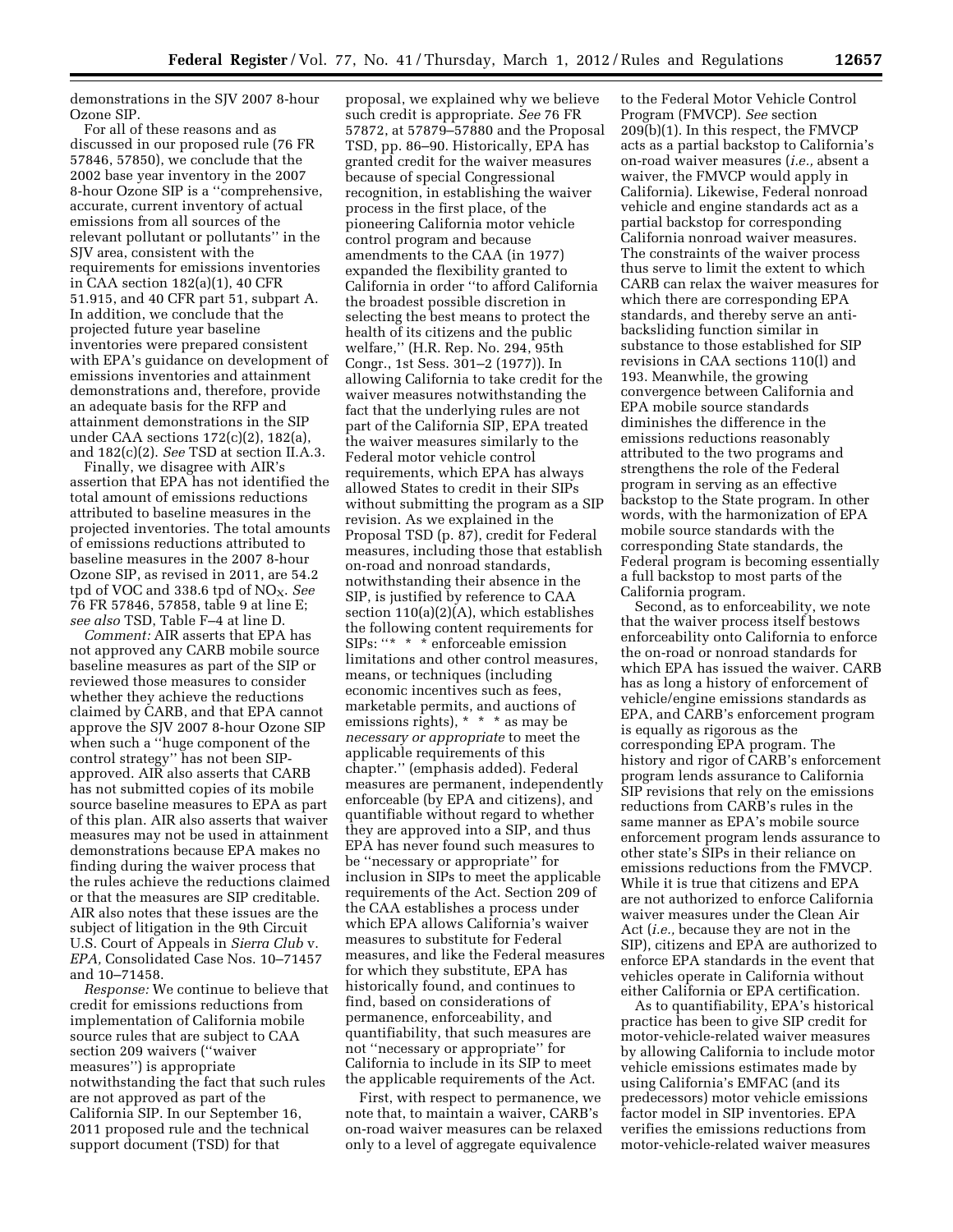through review and approval of EMFAC, which is updated from time to time by California to reflect updated methods and data, as well as newly-established emissions standards. (Emissions reductions from EPA's motor vehicle standards are reflected in an analogous model known as MOVES.) The EMFAC model is based on the motor vehicle emissions standards for which California has received waivers from EPA but accounts for vehicle deterioration and many other factors. The motor vehicle emissions estimates themselves combine EMFAC results with vehicle activity estimates, among other considerations. *See* the 1982 Bay Area Air Quality Plan, and the related EPA rulemakings approving the plan (*see* 48 FR 5074 (February 3, 1983) for the proposed rule and 48 FR 57130 (December 28, 1983) for the final rule) as an example of how the waiver measures have been treated historically by EPA in California SIP actions.10 The South Coast 8-hour ozone plan was developed using a version of the EMFAC model referred to as EMFAC2007, which EPA has approved for use in SIP development in California. *See* 73 FR 3464 (January 18, 2008). Thus, the emissions reductions that are from the California on-road ''waiver measures'' and that are estimated through use of EMFAC are as verifiable as are the emissions reductions relied upon by states other than California in developing their SIPs

based on estimates of motor vehicle emissions made through the use of the MOVES model.

Moreover, EPA's waiver review and approval process is analogous to the SIP approval process. First, CARB adopts its emissions standards following notice and comment procedures at the state level, and then submits the rules to EPA as part of its waiver request. When EPA receives new waiver requests from CARB, EPA publishes a notice of opportunity for public hearing and comment and then publishes a decision in the **Federal Register** following the public comment period. Once again, in substance, the process is similar to that for SIP approval and supports the argument that one hurdle (the waiver process) is all Congress intended for California standards, not two (waiver process plus SIP approval process). Second, just as SIP revisions are not effective until approved by EPA, changes to CARB's rules (for which a waiver has been granted) are not effective until EPA grants a new waiver, unless the changes are ''within the scope'' of a prior waiver and no new waiver is needed. Third, both types of final actions by EPA—*i.e.,* final actions on California requests for waivers and final actions on state submittals of SIPs and SIP revisions may be challenged under section 307(b)(1) of the CAA in the appropriate United States Court of Appeals.

AIR correctly notes that EPA's treatment of California waiver measures in SIP actions is the subject of current litigation in *Sierra Club* v. *EPA,*  Consolidated Case Nos. 10–71457 and 10–71458 (9th Circuit).

*Comment:* AIR argues that our reliance on the general savings clause in CAA section 193 for the proposal to grant emissions reduction credit to California's waiver measures without first having California submit and EPA approve them into the SIP is inappropriate for two reasons. First, AIR argues that CAA section 193 only saves those ''formal rules, notices, or guidance documents'' promulgated before the effective date of the 1990 amendment that are not inconsistent with the CAA. It asserts that the plain language of the CAA requires that California submit the control measures, rules and regulations used to meet CAA requirements as part of the SIP and that nothing in CAA title II or section 209 provide a basis for EPA's position. Second, AIR argues that there is no automatic presumption that Congress is aware of an agency's interpretations and we have not provided any evidence that Congress was aware of our interpretation regarding the SIP treatment of

California's mobile source control measures. AIR also argues that our positions that Congress must expressly disapprove of EPA's long-standing interpretation and Congressional silence equates to a ratification of EPA's interpretation are incorrect.

*Response:* In the Proposal TSD (pp. 89–90), we indicated that we believe that section 193 of the CAA, the general savings clause added by Congress in 1990, effectively ratified our longstanding practice of granting credit for the California waiver rules because Congress did not insert any language into the statute rendering EPA's treatment of California's motor vehicle standards inconsistent with the Act. Rather, Congress extended the California waiver provisions to most types of nonroad vehicles and engines, once again reflecting Congressional intent to provide California with the broadest possible discretion in selecting the best means to protect the health of its citizens and the public welfare. Requiring the waiver measures to undergo SIP review in addition to the statutory waiver process is not consistent with providing California with the broadest possible discretion as to on-road and nonroad vehicle and engine standards, but rather, would add to the regulatory burden California faces in establishing and modifying such standards, and thus would not be consistent with Congressional intent. In short, we believe that Congress intended California's mobile source rules to undergo only one EPA review process (*i.e.,* the waiver process), not two.

In summary, we disagree that our interpretation of CAA section 193 is fundamentally flawed. EPA has historically given SIP credit for waiver measures in our approval of attainment demonstrations and other planning requirements such as reasonable further progress and contingency measures submitted by California. We continue to believe that section 193 ratifies our long-standing practice of allowing credit for California's waiver measures notwithstanding the fact they are not approved into the SIP, and correctly reflects Congressional intent to provide California with the broadest possible discretion in the development and promulgation of on-road and nonroad vehicle and engine standards.<sup>11</sup>

<sup>10</sup>EPA's historical practice in allowing California credit for waiver measures notwithstanding the absence of the underlying rules in the SIP is further documented by reference to EPA's review and approval of a May 1979 revision to the California SIP entitled, ''Chapter 4, California Air Quality Control Strategies.'' In our proposed approval of the 1979 revision (44 FR 60758, October 22, 1979), we describe the SIP revision as outlining California's overall control strategy, which the State had divided into vehicular sources and non-vehicular (stationary source) controls. As to the former, the SIP revision discusses vehicular control measures as including technical control measures and transportation control measures. The former refers to the types of measures we refer to herein as waiver measures, as well as fuel content limitations, and a vehicle inspection and maintenance program. The 1979 SIP revision included several appendices, including appendix 4–E, which refers to ''ARB The utual appearance  $\frac{1}{2}$ ,  $\frac{1}{2}$ ,  $\frac{1}{2}$  we hicle emission controls included in title 13, California Administrative Code, chapter 3 \* including the types of vehicle emission standards we refer to herein as waiver measures; however, California did not submit the related portions of the California Administrative Code (CAC) to EPA as part of the 1979 SIP revision submittal. With respect to the CAC, the 1979 SIP revision states: ''The following appendices are portions of the California Administrative Code. Persons interested in these appendices should refer directly to the code.'' Thus, the State was clearly signaling its intention to rely on the California motor vehicle control program but not to submit the underlying rules to EPA as part of the SIP. In 1980, we finalized our approval as proposed. *See* 45 FR 63843 (September 28, 1980).

<sup>&</sup>lt;sup>11</sup> In this regard, we disagree that we are treating the waiver measures inconsistently with other California control measures, such as consumer products and fuels rules, for the simple reason that, unlike the waiver measures, there is no history of past practice or legislative history supporting treatment of other California measures, such as consumer products rules and fuels rules, in any manner differently than is required as a general rule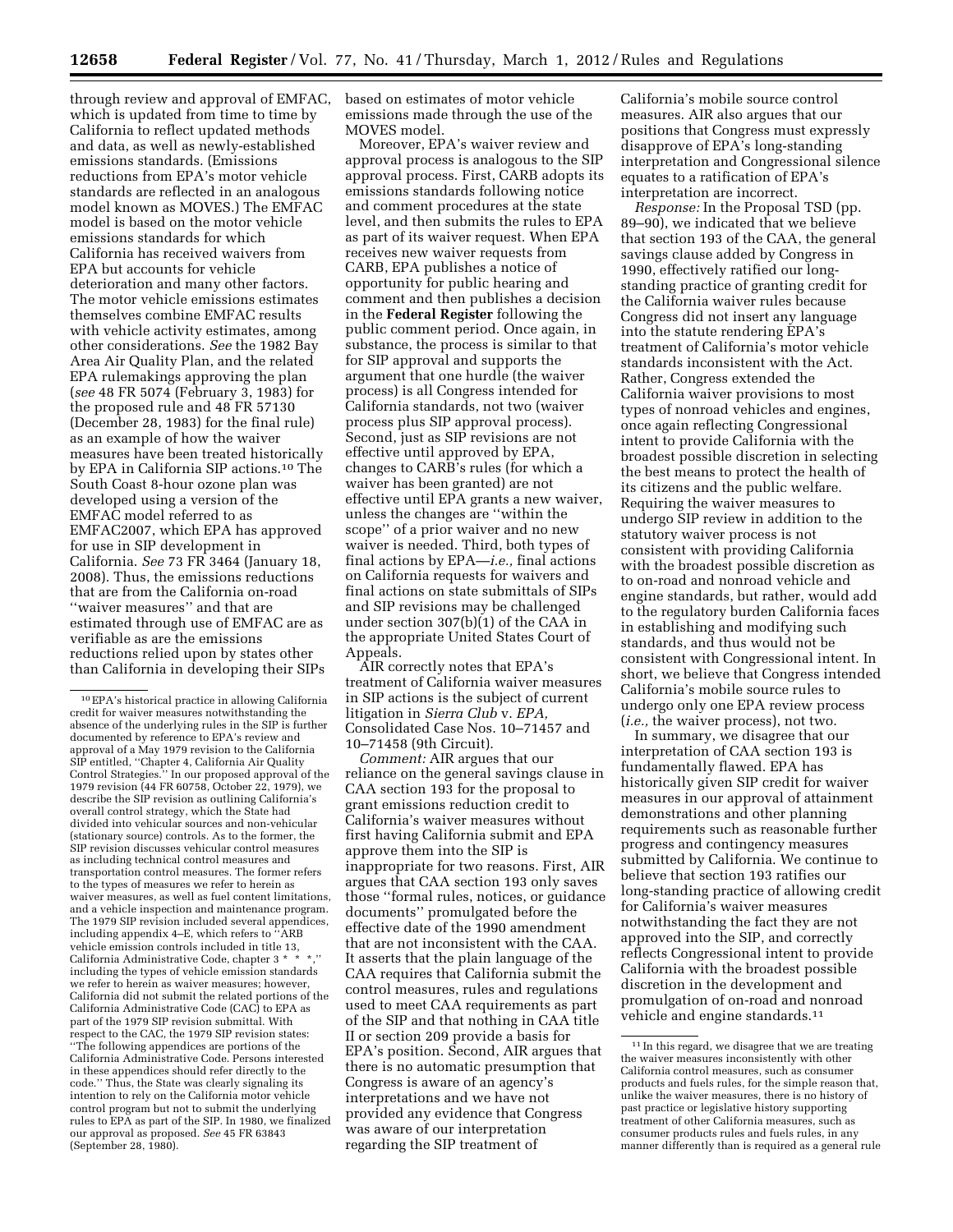# *C. Reasonably Available Control Measures*

*Comment:* AIR takes issue with EPA's policy interpretation of the RACM requirement in CAA section 172(c)(1) that a SIP meets the RACM requirement if it includes all reasonably available measures that individually or in combination with other such measures can advance attainment of the relevant standard by at least one year. The commenter claims this interpretation is ''not based on the language of the statute and is irrational and perverse in the context of the SIP approval here.'' Specifically, AIR argues that because the 2007 8-hour Ozone SIP includes a ''black box,'' under EPA's reasoning no controls would need to be adopted as RACM because even the controls that the District and State have identified as RACM would not advance attainment by a year.

In addition, AIR claims that the 2007 8-hour Ozone SIP neither provides for attainment nor identifies the controls needed to attain, and that it is not rational to suggest that additional, feasible controls need not be adopted. AIR asserts that if a control is economically and technically feasible, then it is reasonably available and must be adopted. Finally, AIR argues that such controls *could* advance attainment and that ''[a]s technology is developed, it very well could allow for earlier attainment, especially if the Plan minimizes the magnitude of emissions reductions put into the 'black box.' '''

*Response:* Section 172(c)(1) of the Act requires that each attainment plan ''provide for the implementation of all reasonably available control measures as expeditiously as practicable (including such reductions in emissions from existing sources in the area as may be obtained through the adoption, at a minimum, of reasonably available control technology), and shall provide for attainment of the national primary ambient air quality standards.'' For over 30 years, EPA has consistently interpreted this provision to require that States adopt only those ''reasonably available'' measures necessary for expeditious attainment and to meet RFP requirements. *See* 40 CFR 51.912(d) and 51.1010; 44 FR 20372 (April 4, 1979) (Part D of title I of the CAA ''does not require that all sources apply RACM if less than all RACM will suffice for [RFP] and attainment''); General Preamble 12 at

13560 (''where measures that might in fact be available for implementation in the nonattainment area could not be implemented on a schedule that would advance the date for attainment in the area, EPA would not consider it reasonable to require implementation of such measures" $\overline{)}$ <sup>13</sup>; "Guidance on the Reasonably Available Control Measures (RACM) Requirement and Attainment Demonstration Submissions for Ozone Nonattainment Areas,'' November 30, 1999 (1999 Seitz Memo) (a State may justify rejection of a measure as not ''reasonably available'' for that area based on technological or economic grounds); and 70 FR 71612 (November 29, 2005) at 71660, 71661 (noting that ''to require areas to adopt and implement as RACM every control technology or measure that obtains a small amount of emissions reductions even if such measure would not advance the attainment date or is not required to meet RFP requirements—is not justified'' as it ''would be extremely burdensome to planning agencies, would detract from the effort to develop more reasonable and effective controls to meet the NAAQS, and would not be necessary to meet the statutory goal of expediting attainment''); *see also*  preamble to PM2.5 Implementation Rule, 72 FR 20586 at 20613, 20615 (April 25, 2007) (stating that a RACM demonstration should ''focus on the most effective measures with the greatest possibility for significant air quality improvements''). EPA's interpretation of section 172(c)(1) has been upheld by several courts. *See, e.g., Sierra Club* v. *EPA, et al.,* 294 F. 3d <sup>155</sup>l(DC Cir. 2002); *Sierra Club* v. *EPA,*  314 F.3d 735 (5th Cir. 2002).

Second, we disagree with AIR's assertion that our approach to RACM is ''irrational'' or ''perverse'' in the context of a plan that includes a ''black box,'' *i.e.,* an attainment demonstration that relies to some extent on the development of new control techniques or improvement of existing control technologies in accordance with CAA section 182(e)(5). Congress first enacted the RACM requirement as part of the

CAA Amendments of 1977, which required SIPs for all nonattainment areas to provide for application of all ''reasonably available control measures,"<sup>14</sup> including RACT for all stationary sources. *See* 44 FR 53761 at 53762 (September 17, 1979) (citing sections 172(b)(2) and (b)(3) of the 1977 CAA).15 As part of the 1990 Amendments to the CAA, Congress created specific nonattainment area planning requirements for ozone, including section 182(e)(5) of the Act, which allows for approval of a plan for an extreme ozone nonattainment area that relies in part on the development of new control techniques or improvements to existing technologies. Notably, however, Congress did not substantively alter the RACM requirement, although it moved the provision from section 172(b)(2) to section 172(c)(1) of the amended Act. Following the 1990 Amendments, EPA has consistently reaffirmed its preexisting interpretation of the RACM requirement, *i.e.,* that only those measures that would advance attainment or that are needed to meet reasonable further progress requirements are ''reasonably available'' within the meaning of section  $172(c)(1)$ . *See, e.g.,* 57 FR 13498 at 13560 (April 16, 1992); 1999 Seitz Memo; 40 CFR 51.912(d) and 70 FR 71612 at 71660, 71661 (November 29, 2005); *see also Sierra Club* v. *EPA,* 314 F.3d 735 (5th Cir. 2002) (concluding that section 193 of the 1990 CAA expresses Congress' intent to preserve EPA's pre-1990 interpretation of the RACM requirement).

Thus, the CAA explicitly contemplates that, for an extreme ozone nonattainment area, even where all RACM necessary for expeditious attainment and RFP are implemented, additional control measures based on

15Section 172(b) of the 1977 CAA stated, in relevant part, as follows: ''The plan provisions required by subsection (a) of this section [for nonattainment areas] shall— (2) provide for the implementation of all reasonably available control measures as expeditiously as practicable; [and] (3) require, in the interim, reasonable further progress \* including such reduction in emissions from existing sources in the area as may be obtained through the adoption, at a minimum, of reasonably available control technology; \* \* \*

under CAA section 110(a)(2)(A), *i.e.,* state and local measures that are relied upon for SIP purposes must be approved into the SIP.

<sup>&</sup>lt;sup>12</sup>The "General Preamble for the Implementation of Title I of the Clean Air Act Amendments of 1990,'' published at 57 FR 13498 on April 16, 1992,

describes EPA's preliminary view on how we would interpret various SIP planning provisions in title I of the CAA as amended in 1990, including those planning provisions applicable to the 1-hour ozone standard. EPA continues to rely on certain guidance in the General Preamble to implement the 8-hour ozone standard under title I.

<sup>13</sup>EPA also believes it is not reasonable to require the adoption of measures that are absurd, unenforceable, or impracticable. *See* General Preamble at 13560; see also 55 FR 38236 (September 18, 1990) (revoking prior EPA guidance to the extent it suggested or stated that areas with severe pollution problems must implement every conceivable control measure including those that would cause severe socioeconomic disruption.

<sup>14</sup>The term ''reasonably available control measures'' is not specifically defined in the CAA. EPA first interpreted the term in guidance issued in 1979. *See* 44 FR 20,372 (April 4, 1979). That guidance established the principle that RACM is determined based on evaluation of a collection of control measures submitted as part of the reasonable further progress (RFP) plan and attainment demonstration for a particular NAAQS. *See id.* at 20, 375; *see also id.* at 20,373 (noting that ''states often have flexibility to obtain more or less emission reduction from any one measure, as long as a group of measures in the plan is adequate'').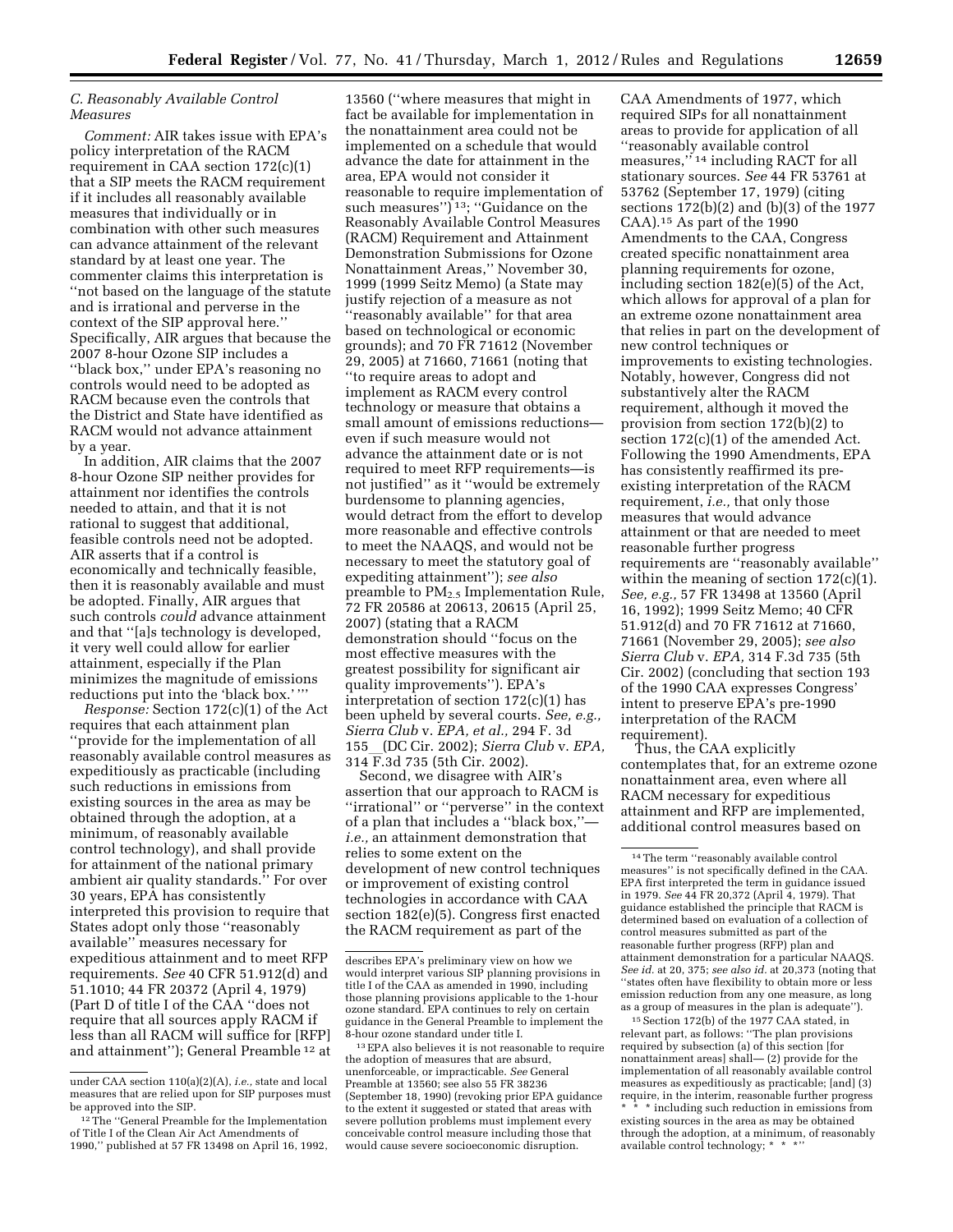new or improved control techniques (*i.e.,* control measures yet to be defined) may be necessary to attain the ozone NAAQS. These new or improved control techniques are, by definition, not reasonably available for current implementation in the nonattainment area. AIR's comment suggests that our approval of a plan containing only those RACM necessary for expeditious attainment and RFP under CAA section 172(c)(1), together with new technology provisions under CAA section 182(e)(5) and other plan elements required under subpart 2 of part D, is somehow absurd. For the reasons discussed above, however, we believe Congress intended to allow for approval of both those reasonably available measures that contribute to expeditious attainment and new technology provisions as elements of a reasonable strategy for attaining the ozone NAAQS in the SJV area. We therefore disagree with AIR's claim that the 2007 8-hour Ozone SIP fails to provide for attainment of the 1997 8-hour ozone standard.

As explained in our proposed rule, the 2007 Ozone Plan includes an enforceable commitment by the SJVUAPCD to adopt 19 control measures in the near term, all but one of which the District has since adopted. *See* 2007 Ozone Plan, Table 6–1 and 76 FR 57846, 57851 (Table 2).16 Also as part of the near term emissions reductions, CARB committed to bring 11 measures to its Board that would contribute emissions reductions to the SJV and now has completed rulemaking on many of them including requirements for in-use off-road equipment and in-use heavy duty diesel trucks that are the first of their kind nationwide. *See* 76 FR 57846, 57853 (Table 5). We anticipate that these measures will accelerate introduction of the most stringent currently available new engine and retrofit technologies for these sources and result in almost full deployment of these technologies by 2023.17 These new measures are in addition to the many rules and regulations adopted by the District and State prior to the development of the SJV 8-Hour Ozone SIP (baseline measures), which collectively achieve

more than 80 percent of  $NO<sub>x</sub>$  and 47 percent of VOC reductions needed to attain the 8-hour ozone standard. *See* 76 FR 57846, 87859 (Table 10); *see also*  Appendices A and B of TSD. Thus, contrary to the implication of AIR's argument, this is not a situation where the area is not adopting and implementing a variety of control measures that have been determined reasonable for other areas. In fact, SJVUAPCD is on the cutting edge of the type and level of controls it has required for sources in the area.18

Finally, we do not dispute AIR's statement that ''[a]s technology is developed, it very well could allow for earlier attainment'' and reduce the magnitude of emissions reductions put into the ''black box''—*i.e.,* attributed to the plan provisions for new and improved technologies. At this time, however, we are not aware of currently available technologies or control measures that would achieve emissions reductions sufficient to advance attainment of the ozone NAAQS in the SJV, and AIR has not identified any such measures.

*Comment:* AIR disputes EPA's statement that the process and criteria the District used to select certain measures and reject others are consistent with EPA's RACM guidance, asserting that the District's approach to evaluating economic feasibility is not consistent with EPA guidance because the District rejects control options based on the ''affordability'' of controls for a particular industry. Citing, for example, the District's ''Revised Proposed Staff Report and Recommendations on Agricultural Burning,'' at p. 1–4 (May 20, 2010), AIR states that the District rejects controls ''not based solely on the cost-effectiveness of controls but based on an overly simplistic ratio of costs to profits for the industry,'' referred to as the '' '10 percent of profits' test, to determine whether controls are economically feasible.'' AIR also asserts that this 10-percent-of-profits test ''has no connection to whether an industry is actually capable of bearing the costs of control, let alone whether the control should be considered cost-effective on a dollars per ton of emission reduction basis.''

In support of these assertions, AIR quotes from EPA's Supplement to the General Preamble (57 FR 18070, 18074 (April 28, 1992)) and states that EPA 'presumes that it is reasonable for similar sources to bear similar costs of

emission reductions'' because ''[e]conomic feasibility rests very little on the ability of a particular source to 'afford' to reduce emissions to the level of similar sources.'' AIR further quotes from this same document to assert that ''capital costs, annualized costs, and cost effectiveness \* \* \* should be determined for all technologically feasible emissions reduction options'' and notes that cost effectiveness is the cost per amount of emissions reduction (in tons) per year.

*Response:* We agree generally that an economic feasibility analysis based on the use of a ''10 percent of profits'' test is not a sufficient basis for rejecting a control option from consideration as RACM under CAA section 172(c)(1). As AIR correctly notes, under EPA's longstanding guidance on evaluating economic feasibility for RACM/RACT under CAA section 172(c)(1), EPA presumes that the cost of using a control measure is reasonable if those same costs are borne by other comparable facilities. *See, e.g.,* 57 FR 18070, 18074 (April 28, 1992) and 59 FR 41998, 42009 (August 16, 1994). EPA guidance provides that economic feasibility is largely determined by evidence that other sources in a source category have in fact applied the control technology in question and may also be based on cost effectiveness (*i.e.,* calculation of the cost per amount of emissions reduction in \$/ ton). *Id.* However, we note that our policy merely establishes a presumption and RACT is determined based on a source category or single source analysis; therefore, states can present additional or other evidence of what constitutes RACT for a source category or a single source.

For that reason, we disagree, with AIR's suggestion that cost effectiveness must be the sole criterion for evaluating economic feasibility. EPA's Supplement to the General Preamble (57 FR 18070, April 28, 1992), which AIR quotes from, provides that a state ''*may* give substantial weight to cost effectiveness in evaluating the economic feasibility of an emissions reduction technology'' but does not indicate that cost effectiveness is the only acceptable criterion.19 *See* 

If a company contends that it cannot afford the technology that appears to be RACT for that source or group of sources, the claim should be supported with such information as impact on:

<sup>16</sup>The one measure that the SJVUAPCD has not adopted is a measure regulating aviation fuel storage (Control Measure S–PET–3), which the District determined was infeasible. See SJVUAPCD, ''Final Draft Staff Report, Revised Proposed Amendments to Rules 2020, 4621, 4622, and 4624,'' December 20, 2007, p. 2.

<sup>17</sup>The California Bureau of Automotive Repair, which implements California's SmogCheck program, and the California Department of Pesticides also have adopted measures as part of the 2007 State Strategy. *See* 2009 State Strategy Status Report, p. 4.

<sup>18</sup>Neither the District nor CARB rejected any potential RACM based on a finding that it would not advance attainment (alone or in combination with other potential measures), and AIR has not identified any such measures.

<sup>19</sup> In the Supplement to the General Preamble, EPA stated that ''[c]ost effectiveness provides a value for each emission reduction option that is comparable with other options and other facilities'' but also stated that companies may provide other source-specific information about costs for consideration in an economic feasibility analysis:

<sup>1.</sup> Fixed and variable production cost (\$/unit),

<sup>2.</sup> Product supply and demand elasticity,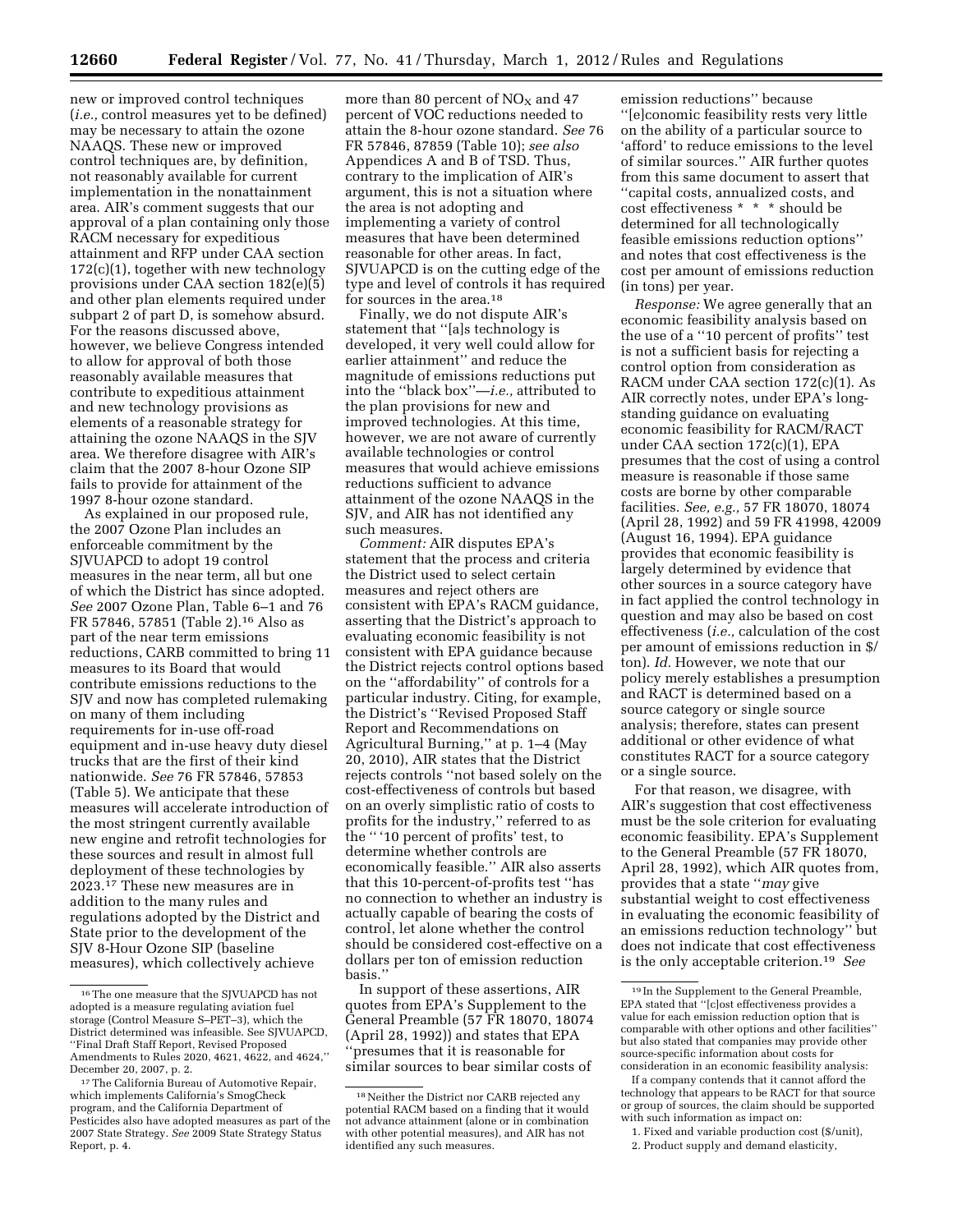57 FR 18070, 18074 (emphasis added). To the contrary, in numerous guidance documents EPA has identified cost effectiveness as one of several factors that states may consider in evaluating the economic feasibility of an available control option. *See, e.g.,* 57 FR at 18074 (''[t]he capital costs, annualized costs, *and* cost effectiveness of an emissions reduction technology should be considered in determining its economic feasibility'') (emphasis added); 57 FR 55620 at 55625 (November 25, 1992) ("NO<sub>X</sub> Supplement to General Preamble") ("comparability" of a  $NO<sub>x</sub>$ RACT control level ''shall be determined on the basis of several factors including, for example, cost, cost-effectiveness, and emission reductions''); 59 FR 41998 at 42013 (August 16, 1994) (''PM–10 Addendum to General Preamble'') (''capital costs, annualized costs, and cost effectiveness of an emission reduction technology should be considered in determining its economic feasibility''); and Memorandum from D. Kent Berry, EPA, Air Quality Management Division, to Air Division Directors, EPA Regions I— X, ''Cost-Effective Nitrogen Oxides (NOX) Reasonably Available Control Technology (RACT)'' (''[w]hile cost effectiveness \* \* \* is an important consideration, it must be noted that other factors should be integrated into a RACT analysis [such as] emissions reductions and environmental impact \* \* \*'').20

We also disagree with AIR's suggestion that the ''affordability'' of controls for a particular industry cannot play any role as part of an economic feasibility analysis. Although EPA has stated that ''[e]conomic feasibility rests very little on the ability of a *particular source* to 'afford' to reduce emissions to the level of similar sources'' (57 FR at 18074) (emphasis added), this does not mean that affordability on an *industry-*

57 FR 18070, 18074.

20EPA also included guidance on economic feasibility determinations in the preamble to its 2007 PM2.5 Implementation Rule. *See* 72 FR 20586, 20619–20620 (April 25, 2007). In June 2007, a petition to the EPA Administrator was filed on behalf of several public health and environmental groups requesting, among other things, reconsideration of elements of this economic feasibility guidance. See Earthjustice, Petition for Reconsideration, ''In the Matter of Final Clean Air Fine Particle Implementation Rule,'' June 25, 2007. On April 25, 2011, EPA granted this petition. *See*  Letter, Lisa P. Jackson, EPA, to Paul Cort, Earthjustice, April 25, 2011. EPA did not rely on the economic feasibility guidance in the  $PM_{2.5}$ implementation rule preamble in its review of the SJV 2007 8-hour Ozone Plan.

*wide basis* may not be considered as part of an economic feasibility analysis, among other factors.21

As we explained in our SJV 2009 RACT SIP final action,<sup>22</sup> the District generally considers multiple factors in evaluating the economic feasibility of available control options during its rule development processes, including capital costs, annualized costs, costeffectiveness, and compliance costs as a percentage of profits. Given EPA's longstanding position that states may justify rejection of a control measure as not ''reasonably available'' based on the technical and economic circumstances of the particular sources being regulated, it is appropriate for the District to consider multiple factors in evaluating the costs of potential control options to determine if they are economically feasible for sources located within the SJV. With respect to SJVUAPCD Rule 4103 (Open Burning), which AIR references as an example of the District's use of a ''10 percent of profits'' test to evaluate economic feasibility, EPA previously reviewed the District's analyses and explained our bases for concluding that the rule requires all control measures for open burning that are technically and economically feasible for implementation in the SJV area. *See*  ''Revisions to the California State Implementation Plan, San Joaquin Valley Unified Air Pollution Control District;'' final rule, pre-publication notice signed September 30, 2011 (Rule 4103).

*Comment:* AIR asserts that EPA cannot defend the cost-effectiveness criteria used by the District because the criteria have not been justified based on the attainment needs of the area. AIR further asserts that ''EPA's cursory and conclusory analysis of the District's

22See ''Partial Approval and Partial Disapproval of Air Quality Implementation Plans; California; San Joaquin Valley; Reasonably Available Control Technology for Ozone;'' Final rule, pre-publication notice signed December 15, 2011, Response to Comment #4 (''SJV 2009 RACT SIP final action''). The 2009 RACT SIP is SJVUAPCD's ''Reasonably Available Control Technology (RACT) Demonstration for Ozone State Implementation Plans (SIP), April 16, 2009, which was adopted by the SJVUAPCD on April 16, 2009 and submitted to EPA on June 18, 2009.)

RACM demonstration is not sufficient to comply with the requirements and objectives of the [CAA],'' and that it not possible to make a RACM demonstration for the SJV without explaining what is needed for attainment and using the attainment need to justify the thresholds used to accept or eliminate available control options. AIR cites EPA's 1992 General Preamble at 13541 in support of these assertions.

*Response:* It is not clear what AIR is referring to by ''cost-effectiveness criteria used by the District.'' We are not aware of a specific dollar per ton threshold that the District routinely uses to reject control options during its rule development processes and AIR does not provide one.

To the extent AIR intended to object to the District's use of a ''10 percent of profits'' test, rather than to any particular ''cost-effectiveness'' criteria, we have responded to that concern above. We note also that since the District's submittal of the 8-hour ozone plan in 2007, EPA has SIP-approved a number of rules that the District adopted despite cost estimates exceeding the ''10 percent of profits'' threshold for one or more industries subject to the rule, including Rule 4311—Flares (June 18, 2009); Rule 4682—Polystyrene Foam, Polyethylene and Polypropylene Manufacturing (September 20, 2007); and Rule 4570— Confined Animal Facilities (October 21, 2010).23

We agree with AIR's position that it is not possible to make a RACM demonstration for the 1997 8-hour ozone standard in the SJV without explaining what is needed to attain that standard in the area. This explanation is provided in both the 2007 Ozone Plan and EPA's proposed approval of the Plan. *See* 2007 Ozone Plan, Chapter 3 (''What is Needed To Demonstrate Attainment?'') and 76 FR 57846, 57857 (September 16, 2011). *See also* 2007 State Strategy, p. 33 and EPA's TSD, section II.F. To provide the emissions reductions needed to attain, the State and District developed a four part control strategy which is described in the Plan. *See* 2007 Ozone Plan at Chapter 4 (''Strategy''), Chapter 6 (''District Regulatory Control Measures for Stationary Sources''), Chapter 7 (''Action Plan for Reducing Emissions

<sup>3.</sup> Product prices (cost absorption vs cost passthrough),

<sup>4.</sup> Expected costs incurred by competitors,

<sup>5.</sup> Company profits, and

<sup>6.</sup> Employment.

<sup>21</sup>The SJVUAPCD's ''percent of profits'' evaluation considers the economic impact of a rule or rule revision on the industries located within SJV as a whole rather than the economic impact for any particular source. See, for examples, the socioeconomic studies prepared for Rule 4570 found in Appendix D of the District's Final Staff Report, Revised Proposed Amendments to Rule 4570 (Confined Animal Facilities), October 21, and for Rule 4311 found in Appendix D to SJVUAPCD, Final Draft Staff Report, Revised Proposed Amendments to Rule 4311 (''Flares''), June 18, 2009.

<sup>23</sup>EPA approved Rule 4311 at 76 FR 68106 (November 3, 2011); proposed a limited approval/ limited disapproval of Rule 4682 at 76 FR 41745 (July 15, 2011); and approved Rule 4570 on December 13, 2011. See Revisions to the California State Implementation Plan, San Joaquin Valley Unified Air Pollution Control District; Final rule. Pre-publication version signed December 13, 2011.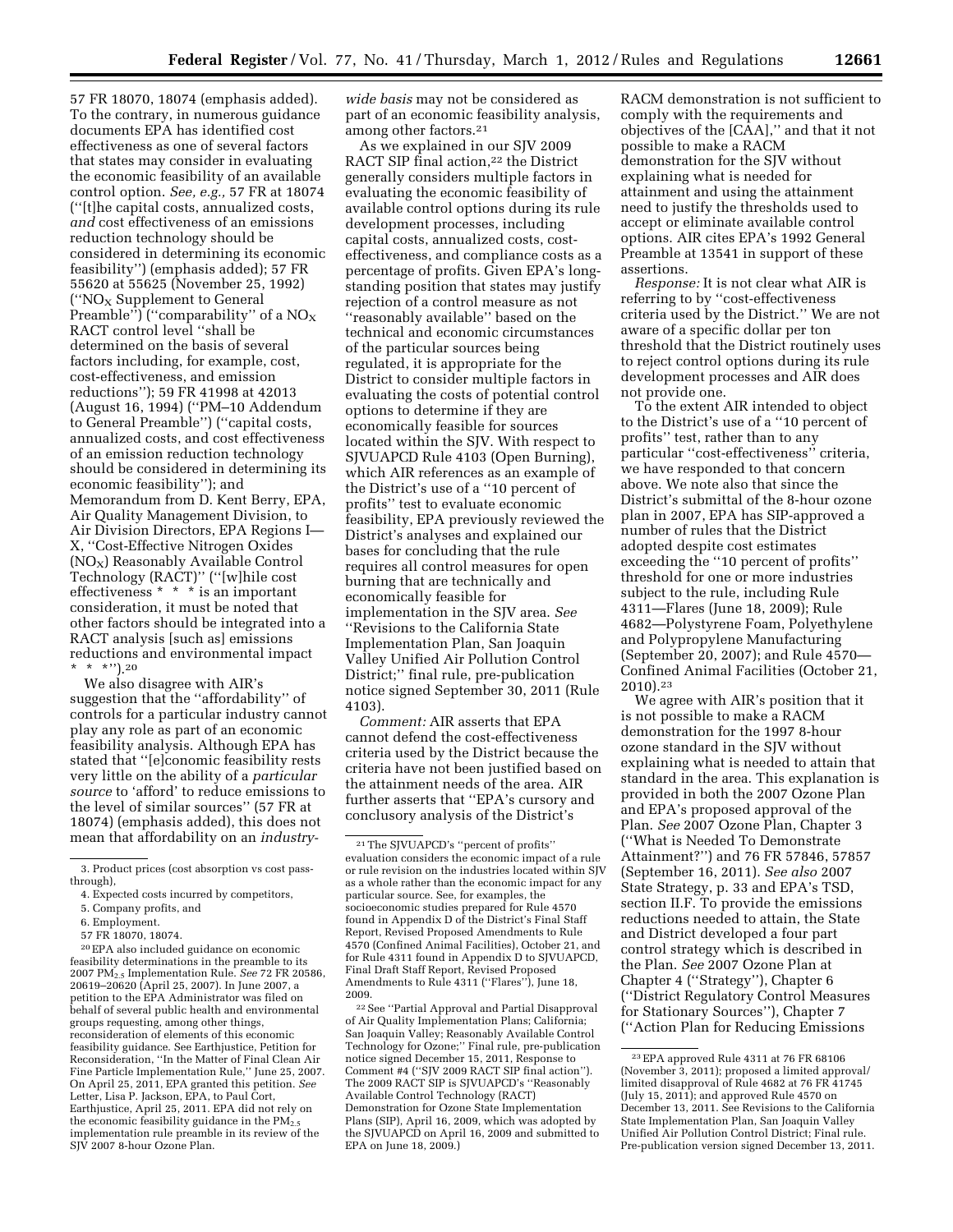with Incentive Funds''), Chapter 8 (''Innovative Strategies and Programs''), and Chapter 9 (''Local, State, and Federal Controls''). *See also* 2007 State Strategy, Chapter 3 (''ARB's 2007 SIP State Strategy'').

Chapter 6 of the Plan describes the process the District undertook to identify potential stationary source control measures for adoption; that is, to identify potential RACM within its jurisdiction.24 This measure identification process resulted in the development of a stationary source regulatory implementation schedule which lists not only the specific control measures that the District committed to adopt but also the schedule for their adoption and implementation and their anticipated emissions reductions by year. *See* 2007 Ozone Plan, Table 6–1, p. 6–5. It is this regulatory implementation schedule (and a similar one developed for the subsequent SJV 2008 PM $_{2.5}$  Plan) that has in large part determined the District's rulemaking calendar over the last few years, and the anticipated emissions reductions listed in this implementation schedule have helped to define the needed stringency of the individual rules. Supporting information for the District's adopted rules shows that during the ruledevelopment process, the District considers its control strategies and the emissions reductions needed for attainment that it has identified in its plans. For example, section I.A. (''Reasons for Rule Development and Implementation'') in the Rule 4320 SJV Staff Report 25 discusses both the deadline for adoption and the anticipated reductions from these new and revised rules in the 2007 Ozone Plan and states: ''[t]his rulemaking project is intended to satisfy the attainment goals of the District's 2007 Ozone plan,'' ''[t]he plan calls for a total of 1.1 tons per day of  $NO<sub>X</sub>$  reductions [from large and medium boilers] \* \* '' and ''[t]he proposed amendments \* \* \* will seek to obtain as much reduction of  $[NO<sub>X</sub>]$  from boilers, steam generators, and process heaters as expeditiously [as] practicable and technologically and economically feasible.'' 26

*Comment:* AIR states that RACM is not limited to major sources, quoting EPA's recommendation in the General Preamble at 13541 that ''a State's control analysis for existing stationary sources go beyond major stationary sources and that the state require control technology for other sources that are reasonable in light of the areas attainment needs.'' AIR claims that an analysis of the effect of applying additional controls to nonmajor sources has not been conducted and therefore, EPA has no basis for its determination that additional reasonable controls are not available or that such control could not advance attainment. AIR further claims that the District's RACT demonstration only explores controls on sources down to 10 tons per year.

*Response:* We agree that a RACM analysis should not be limited to major sources.27 *See* General Preamble at 13541. We disagree, however, with AIR's assertion that the District failed to evaluate controls for non-major sources. The District's control measure evaluation (documented in Appendices H and I of the Plan) was not limited to major stationary sources but covered a wide variety of small stationary sources (*e.g.,* gasoline stations, p. I–75), area sources (*e.g.,* architectural coatings, p. I– 100; asphalt roofing, p. I–56; and residential water heaters, p. I–28), indirect sources (*e.g.,* employer trip reduction, p. I–141) and mobile sources (*e.g.,* school buses, p. I–156).

Most of the District's rules currently apply to sources much smaller than major sources. *See,* for example, Rule 4607—Graphic Arts which applies to any graphic arts source that emits more that 1.2 tpy of VOC, Rule 4308—Boilers 0.75—2 MMBtu/hr which applies to all boilers of this size without regard to the source size; Rule 4622—Gasoline Transfer into Motor Vehicles which applies to most retail gasoline station; and Rule 4902—Residential Water Heaters.28 We also note that of the 18

28We have identified only seven District prohibitory rules (of the approximately 60 District rules that regulate  $NO<sub>x</sub>$  and/or VOC) which apply only to units at major sources: Rule 4354—Solid Fuel Boilers ( $NO_X$ ); Rule 4356—Glass Melting Furnaces (NO<sub>X</sub> and VOC); Rule 4311-Flares (SO<sub>X</sub>, NO<sub>X</sub>, and VOC); Rule 4610-Glass Coating Operations (VOC); Rule 4693—Bakeries (VOC); Rule 4694—Wine Fermentation and Storage Tanks (VOC); and Rule 4695—Brandy and Wine Aging (VOC).

measures that the District has adopted following its submittal of the 2007 Ozone Plan, all but two (glass melting furnaces and brandy and wine aging) regulate non-major sources. *See* 2007 Ozone Plan, Table 6–1. *See also,* Table 1 below.

As to AIR's claim that ''[t]he District's RACT demonstration only explores controls on sources down to 10 tons per year,'' this statement is not germane to our evaluation of the Plan's RACM demonstration under CAA 172(c)(1). The District submitted the 2009 RACT SIP<sup>29</sup> to meet the technology-based RACT requirements for specific types of sources in CAA section 182(b)(2) and (f). These requirements are separate from the RACM obligation in CAA section 172(c)(1), and EPA therefore evaluated the 2009 RACT SIP for compliance only with these specific control technology requirements. *See* SJV 2009 RACT SIP final action.

# Evaluation of Potential To Advance Attainment

As discussed above, under EPA's longstanding policy, a SIP meets the RACM requirement in CAA section 172(c)(1) if it includes all reasonably available measures that individually or in combination with other such measures can advance attainment of the relevant standard by one year or more. Thus to determine whether the SJV Ozone SIP meets this statutory requirement, we evaluated whether implementation of potential RACM (including any missing section 182 RACT controls and those identified by AIR in its comments (*see* TSD, section III.C.) would expedite attainment of the 1997 8-hour ozone standard in the SJV.

Attainment of the 1997 8-hour ozone standard in the SJV depends on significant reductions in  $NO<sub>x</sub>$ emissions. Air quality modeling shows that no level of VOC reductions will bring about attainment of the 8-hour ozone standard in the SJV absent these  $NO<sub>x</sub>$  reductions and no reasonable level of VOC reductions will expedite attainment absent significant  $NO<sub>x</sub>$ reductions. See 2007 Ozone Plan, Chapter 3; see also, section II.C.3. of the TSD.

Because VOC reductions will not advance attainment of the 1997 8-hour ozone standard unless substantial  $NO<sub>X</sub>$ reductions are also achieved, we have focused our evaluation on the potential RACM that reduce  $NO<sub>x</sub>$  emissions. Specifically, we evaluated whether additional emissions reductions from the control measures suggested by the

<sup>24</sup>The detailed evaluation of each potential controls is found in Appendix I of the 2007 Ozone Plan.

<sup>25</sup>SJVUAPCD, Final Draft Staff Report, Proposed Amendments to Rule 4306, Proposed Amendments to Rule 4307, and Proposed New Rule 4320, October 16, 2008 (Rule 4320 SJV Staff Report).

<sup>26</sup>Most if not all District staff reports on proposed rule adoptions or amendments include a section discussing the reasons for rule develop and implementation. This section generally list the CAA provisions applicable to the rule (e.g., section 182(b)(2) RACT) and identifies whether the

rulemaking project is part of the area's ozone and/ or PM2.5 control strategy and the reductions from the rule called for in the plan.

<sup>27</sup>A major stationary source in an ozone nonattainment area classified as extreme is any stationary facility or source of air pollutant which directly emits or has the potential to emit 10 tons of VOC or 10 tons of NOX per year. *See* CAA sections 302(j) and 182(e).

<sup>29</sup>We assume here that AIR intended to refer to the SJV 2009 RACT SIP.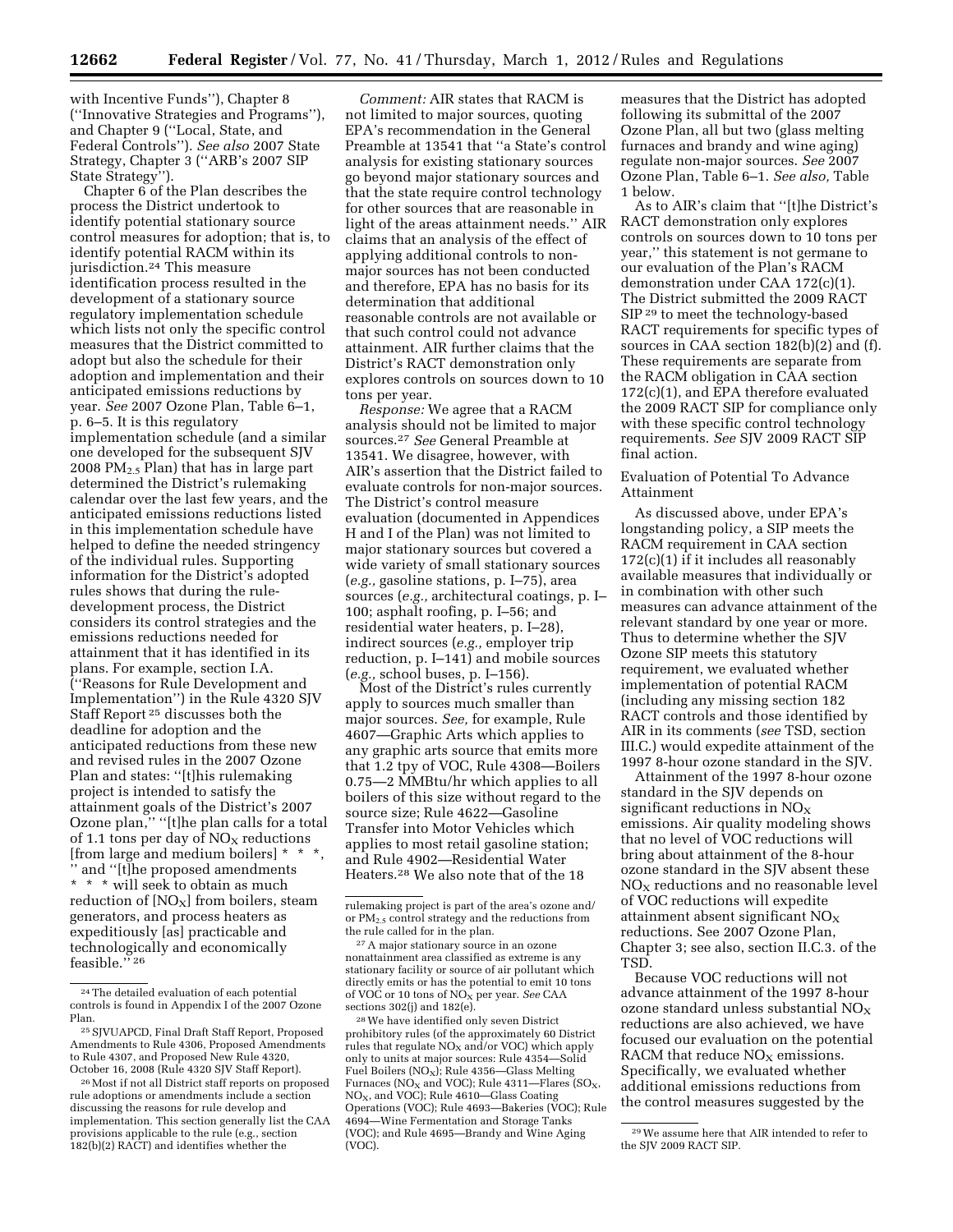commenter (e..g, requiring RACT-level controls on major source solid fuel-fired boilers and prohibiting the use of prebaseline emissions reductions credits as discussed in section III.C. below) and certain control measures not yet eligible for SIP credit, would provide sufficient additional reductions in 2023 to attain by June 15, 2024 without reliance on the CAA section 182(e)(5) new technology provision.30 We used 2023 rather than 2022 because more information is available on projected controlled emissions levels in that year. Fleet turnover from existing mobile source measures will provide an additional 10 tpd in  $NO<sub>X</sub>$  emissions reductions in the SJV between 2022 and 2023. Therefore, if we conclude that additional RACM measures would not provide sufficient reductions in 2023 to attain, we can also conclude that they would not provide sufficient emissions reductions in 2022.

After analyzing the maximum potential emissions reductions from additional controls on source categories for which we have not yet approved rules meeting RACT and measures recommended by AIR (including eliminating the use of pre-baseline emissions reduction credits in the area's new source review program) and comparing them against the level of reductions needed for attainment in the SJV by June 15, 2024, we find that even with these additional controls, the 2023  $NO<sub>x</sub>$  emissions level in the SJV would still be well above the level needed for attainment. See Table C–5 in the TSD. We conclude, therefore, that the SJV 2007 8-hour ozone SIP provides for RACM as required by CAA section  $172(c)(1).^{31}$ 

## *D. CAA Section 182(e)(5) New Technology Provision*

*Comment:* AIR states that California's reliance on ''black box'' measures in the SJV 2007 8-hour Ozone SIP fails to meet the requirements and intent of the Clean Air Act by allowing the State and District to defer their responsibility to attain the 8-hour ozone standards. AIR argues that there are three problems with how the State and District are

using the CAA 182(e)(5) new technology provision.

First, AIR argues that it is arbitrary for EPA to approve a new technology provision of 80 tons per day of  $NO<sub>x</sub>$ reductions or 59 percent of the reductions needed for attainment given its lack of definition.

Second, AIR asserts that section 182(e)(5) is intended to address new technologies that will develop over time but that in California, ''new technologies alone will not sufficiently reduce pollution to attain federal air quality standards.'' Citing a description in the Proposal TSD (at page 81) of a potential measure described by CARB as 'prioritizing federal transportation funding to support air quality goals,'' AIR argues that ''[t]his example clearly fails to meet all the criteria required for Black Box use,'' and that while ''tying air quality to transportation planning'' is important for attainment, the black box cannot be used as a basis for not requiring implementation of ''existing'' strategies such as increased public transit that do not require the development of new technologies.

Third, AIR states that the section 182(e)(5) commitments are vague and insufficient and that EPA cannot approve the attainment demonstration ''unless the Section 182(e)(5) measures comply with the CAA.'' Citing both CAA section 182(e)(5) and EPA's January 8, 1997 final rule approving the 1-hour ozone plan for several California nonattainment areas (62 FR 1150, 1179), AIR asserts that the new technology measures must: (1) Contain sufficient definition; (2) contain schedules for development of the new technologies; (3) contain commitments for funding; (4) depend on development of new technologies; and (5) include an enforceable commitment to develop and adopt necessary contingency measures. AIR asserts that the SJV 2007 8-hour Ozone SIP ''only attempts to comply with requirement number  $(5)$ ," that the generalized discussion in the SIP provides little assurance of CARB's ability to develop these measures, and that approval of these measures is therefore arbitrary and capricious.

*Response:* First, we disagree with the commenters' contention that EPA's approval of the SIP is arbitrary because of the amount of emissions reductions attributed to the new technology provision or because they are undefined. As an initial matter, we note that the commenters' assertion about the 59 percent of the emissions reductions needed for attainment of the 1997 8-hour ozone standard in the SJV that are attributed to the new technologies

provision is not correct.32 The correct percentage of the needed  $NO<sub>x</sub>$  emissions reductions attributed to the new technology provision in the SJV 2007 8-hour Ozone SIP is 12 percent as explained further below.

The CAA does not provide a quantitative limit on the extent to which the attainment demonstration for an extreme ozone nonattainment area may rely on the new technology provisions under CAA section 182(e)(5). As we explained in our proposed rule, CAA section 182(e)(5) authorizes EPA to approve provisions in an extreme area plan which ''anticipate development of new control techniques or improvement of existing control technologies,'' and to approve an attainment demonstration based on such provisions if the State demonstrates that: (1) such provisions are not necessary to achieve incremental reductions required during the first 10 years after the effective date of designation for the 1997 8-hour ozone standards, and (2) the State has submitted enforceable commitments to submit adopted contingency measures meeting certain criteria no later than three years before proposed implementation of the new technology measures. *See* 76 FR 57846, 57854. EPA guidance on section 182(e)(5) states, among other things, that the SIP should show that the long-term measure(s) cannot be fully developed and adopted by the submittal date for the attainment demonstration and that the measures approved under section 182(e)(5) may include those that anticipate future technological developments as well as those that require complex analyses, decision making and coordination among a number of government agencies. *See* General Preamble at 13524.

The majority of the emissions reductions in the SJV 2007 8-hour Ozone SIP are attributed to already adopted and near-term measures. *See* 76 FR 57846, 57850–61*.* Our summary of SJV's 8-hour ozone attainment demonstration in the proposed rule shows that the area needs to reduce emissions from 2002 levels by a total of 424 tpd of  $NO<sub>x</sub>$  and 116 tpd of VOC to attain the 1997 8-hour ozone standards by June 15, 2024. *See* 76 FR 57846, 57859 (Table 10) (values rounded to the ones place). Of these needed reductions,

<sup>30</sup>As an extreme ozone nonattainment area, SJV's statutory attainment date is as expeditiously as practicable but no later than June 15, 2024. 40 CFR 51.903(a). The SIP as submitted demonstrates that the most expeditious attainment date is June 15, 2024. See 2007 Ozone Plan, p. 11–1. In order to attain by that date, the area must have all reductions needed for attainment in place by 2023. Thus, to advance attainment by one year, all reductions needed for attainment must be in place by 2022.

<sup>31</sup>This finding under CAA section 172(c)(1) does not affect the District's separate obligation under CAA sections 182(b)(2) and (f) and 40 CFR 51.905(a)(1)(ii) to implement RACT for all major sources and all CTG source categories.

 $^\mathrm{32}\mathrm{It}$  appears that the commenters overestimated the percentage of emissions reductions attributed to the new technology provision in the SIP by calculating the amount of needed reductions without taking into account the reductions attributed to baseline measures. The 59 percent figure represents the percent contribution of the new technology provision to the new emissions reductions (that is, the non-baseline emissions reductions) in the SIP. *See* TSD, Table F–2.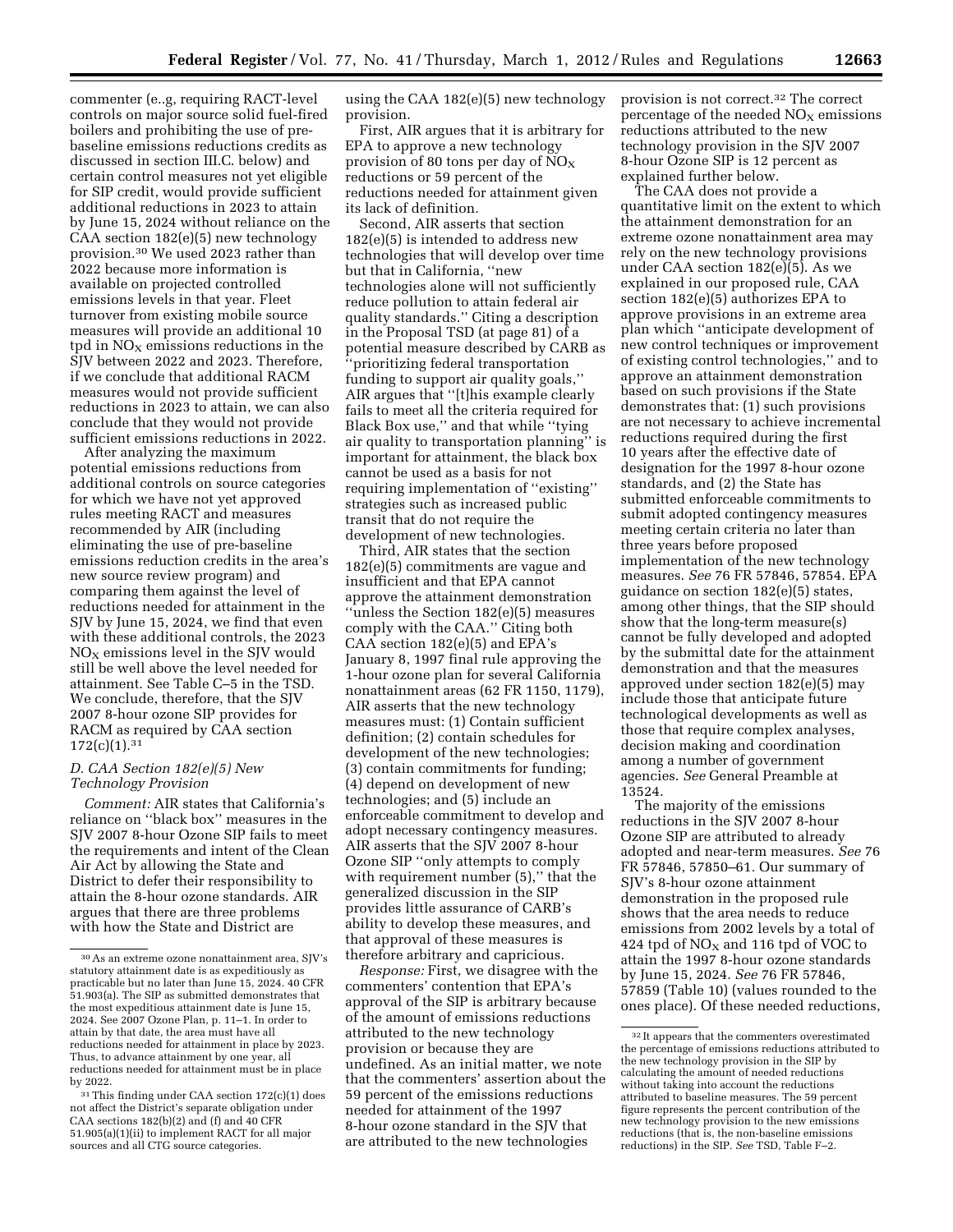approximately 88 percent of the  $NO<sub>x</sub>$ reductions and all of the VOC reductions are attributed to already adopted measures or commitments to adopt and implement existing technologies by 2014. *S*ee 76 FR 57846, 57859 (Table 10) and 57851, 57853 (Tables 2 and 5) (identifying CARB and District measures recently adopted or scheduled for near-term consideration). These measures include all reasonably available control measures and generally represent the most stringent air pollution control requirements for stationary, area, and mobile sources nationwide. This leaves just 12 percent of the needed  $NO<sub>X</sub>$  reductions and none of the needed VOC reductions to be met through new technologies under CAA section 182(e)(5). *See* 76 FR 57846, 57859 (Table 10).

Given the demonstrated need for emissions reductions from new and improved control techniques needed to attain the 1997 8-hour ozone standard in the SJV, we believe it is reasonable for the State to attribute this amount of emissions reductions to the new technology provision. However, as we stated in our proposed rule, we expect the amount and relative proportion of reductions from measures scheduled for long-term adoption under section 182(e)(5) should decrease in any future SIP update, and EPA will not approve any future SIP revisions with an increase in the 182(e)(5) reductions for 2023 without a convincing showing that the technologies relied upon in the nearterm rules are infeasible or ineffective in achieving emissions reductions in the near-term. *See* 76 FR 57846, 57856. Moreover, to the extent new modeling performed in any subsequent SIP revision demonstrates that there is an increase in the year 2023 carrying capacity for VOC and  $NO<sub>X</sub>$ , this change may not be used to decrease the amount of emissions reductions scheduled to be achieved by any existing technology measures from the SJV 2007 8-hour Ozone SIP unless CARB or the District make the convincing showing described above.

Second, we disagree with AIR that CAA section  $182(e)(5)$  allows only for plan provisions that rely on ''new technologies'' and that the District must adopt additional ''existing strategies'' that do not rely on new technologies. CAA section 182(e)(5) allows for approval of extreme area plan provisions that ''anticipate development of new control techniques or improvement of existing control technologies,'' which EPA interprets to include ''[those that may anticipate future technological developments as well as those that may require complex

analyses and decision making and coordination among a number of government agencies.'' *See* 57 FR 13498, 13524. Thus, in addition to plan provisions that rely on ''new technologies,'' section 182(e)(5) contemplates provisions that are as of yet undefined because they require, for example, time for State and local agencies to evaluate complex technical information and to seek public participation in their regulatory processes.

AIR correctly notes that EPA's TSD identified ''prioritiz[ation of] federal transportation funding to support air quality goals'' among a number of potential long-term strategies that CARB had identified for further consideration (*see* Proposal TSD, p. 81, citing 2007 State Strategy, pp. 55–56), but it does not describe any specific control measure that such budgetary decisions could support and that is reasonably available for current implementation in the SJV. Likewise, although AIR asserts generally that ''increased transit'' and other ''existing strategies'' should be required as control measures because these do not require the development of new technologies, they have not identified any particular control measure that the State should be obligated to include in its plan for attaining the 1997 8-hour ozone standards in the SJV. CARB and the District have adopted all of the control measures for  $NO<sub>X</sub>$  and VOC that are ''reasonably available'' within the meaning of CAA section 172(c)(1) for current implementation in the SJV and have submitted enforceable commitments to adopt additional measures achieving specific amounts of emissions reductions by specific years. *See* 76 FR 57846, 57850–57854. These measures are not sufficient, however, to achieve the significant amounts of  $NO<sub>x</sub>$ and VOC reductions necessary to attain the 1997 8-hour ozone NAAQS in the SJV by June 15, 2024. Absent new information about additional control measures that are cost-effective and technically feasible for current implementation in the area, we believe it is reasonable to allow the State and District time to develop additional control measures based on new or improved control technologies under CAA section 182(e)(5).

Third, we disagree with AIR that the SIP's section 182(e)(5) provisions are vague and insufficient. As discussed in our proposed rule, CARB has submitted enforceable commitments to achieve specific amounts of  $NO<sub>X</sub>$  and VOC reductions by 2023 through the development of new or improved control technologies under CAA section

182(e)(5). The total tonnage commitment in the SJV is for 81 tpd NOX. *See* 76 FR 57846, 57854–57855 and 2009 State Strategy Status Report, p. 21. With respect to the requirement for contingency measures in CAA section 182(e)(5)(B), we explained in our proposed rule that CARB's 2011 Ozone SIP Revisions contain the State's enforceable commitment ''to develop, adopt, and submit contingency measures by 2020 if advanced technology measures do not achieve planned reductions'' (76 FR 57846, 57855, referencing CARB Resolution 11–22, July 21, 2011), and in a letter dated November 18, 2011 to EPA Region 9, CARB confirmed that EPA's understanding of this enforceable commitment is correct. *See* letter James N. Goldstene, Executive Officer, California Air Resources Board, to Jared Blumenfeld, Regional Administrator, U.S. EPA Region 9, November 18, 2011.

In addition, as explained in our proposed rule (76 FR 57846, 57855), the SJV 2007 8-hour Ozone SIP identifies numerous potential measures currently under consideration as part of the longterm strategy, and CARB has committed to submit a SIP revision by 2020 that will identify the additional strategies and implementing agencies needed to achieve the needed reductions by the beginning of the 2023 ozone season. *See*  2011 Ozone SIP Revisions, p. A–8; *see also* the August 29, 2011 Goldstene letter which describes California's climate change programs, clean car technologies, programs to accelerate hybrids and plug-in technologies, greenhouse gas emissions reduction targets for passenger vehicles, and the District's efforts to shift goods movement to lower-emission alternatives and to reduce emissions caused by electricity and natural gas consumption in residential, industrial, and institutional settings). We note also that CARB has stated its intent to convene annual strategy meetings with the South Coast and SJV Districts and EPA to discuss progress in the development of its new technology measures, and to secure resources for continuing research and development of new technologies. *See* August 29, 2011 Goldstene letter; *see also* 2009 State Strategy Status Report, pp. 25–27.

Finally, AIR references CAA section 182(e)(5) and EPA's final rule approving an ozone SIP previously submitted by California (62 FR 1150, 1179) 33 in

<sup>33</sup>We note that although this final action included EPA's approval of new technology provisions under CAA section 182(e)(5) as part of California's SIP for the 1-hour ozone NAAQS in the South Coast area, this prior rulemaking action is not germane to today's action on the SJV 2007 Ozone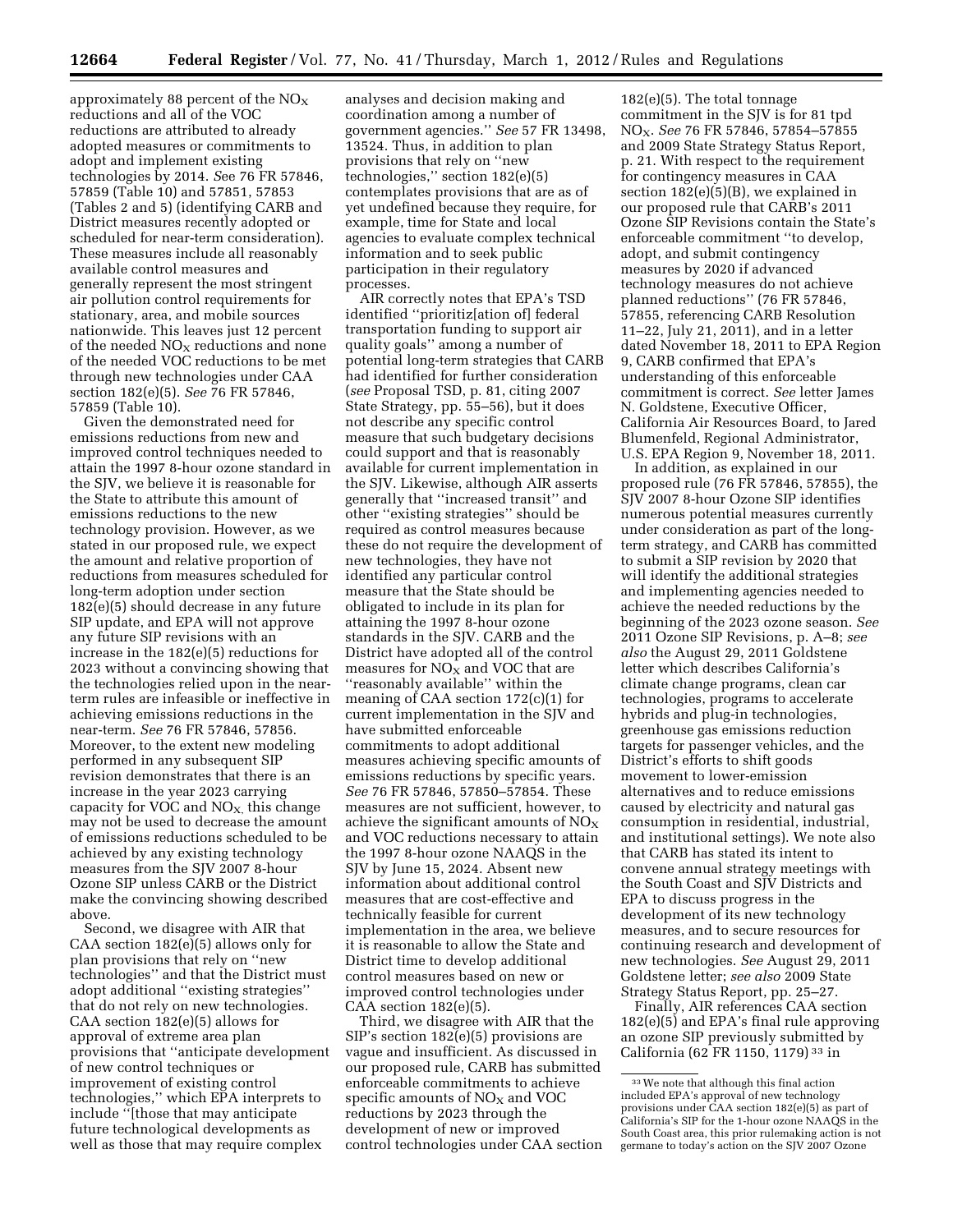support of its assertion that the longterm strategy must satisfy five ''requirements,'' of which, commenters contend, the SJV 2007 8-hour Ozone SIP addresses only one. We disagree with this characterization of both the requirements of CAA section 182(e)(5) and the provisions in the SIP.

As explained above and in our proposed rule, EPA interprets the Act to allow EPA to approve the State's conceptual new technology provisions and credit them toward the attainment demonstration if the state makes the required commitment to submit contingency measures, which then must be submitted to EPA no later than 3 years before proposed implementation and EPA concludes that the measures are not needed to achieve the first 10 years of required rate of progress reductions. *See* 76 FR 57846, 57854*.*  The five ''requirements'' for approval of new technology provisions that commenters reference are not statutory or regulatory requirements but recommended criteria. *See* General Preamble at 13524.34

As also explained in the proposed rule, CARB and the District have demonstrated a clear need for additional time to fully develop and adopt the long-term measures under consideration and have met the statutory requirements for approval of such conceptual measures under CAA section 182(e)(5). *See* 76 57846 57854–57855. The General Preamble at 13524 recommends that a SIP relying on new technology provisions under CAA section 182(e)(5) identify all of the specific long-term measures the State intends to adopt, contain a schedule outlining the specific

34EPA's General Preamble states that in order to rely on ''new technology provisions'' under CAA section 182(e)(5), a SIP must satisfy the following criteria: (1) Identify all measures, including the long-term measure(s) for which additional time would be needed for development and adoption; (2) show that the long-term measure(s) cannot be fully developed and adopted by the submittal date for the attainment demonstration and contain a schedule outlining the steps leading to final development and adoption of the measure(s); (3) contain commitments from those agencies that would be involved in developing and implementing the schedule for the measure; (4) contain a commitment to develop and submit contingency measures (in addition to those otherwise required for the area) that could be implemented if the measure is not developed or if it fails to achieve the anticipated reductions; and (5) not rely on the new technology measures to meet any emissions reductions requirements within the first 10 years after enactment. See 57 FR 13498, 13524 (April 16, 1992). We note that this language is non-binding guidance although it is phrased in mandatory terms.

steps leading to final development and adoption, and contain commitments from the agencies that would be involved in developing and implementing these measures, in addition to satisfying the statutory criteria. However, as discussed in our proposed rule and above, both the 2007 State Strategy and the 2007 Ozone Plan provide lists of the types of technologies and measures that they are pursuing to achieve the emissions reductions needed for attainment of the 8-hour ozone standard in the SJV. *See* 76 FR 57846, 57854–57855 and TSD, section II.E.2.; *see also,* 2007 Ozone Plan, Chapters 7, 8, and 11; 2007 State Strategy, pp. 54–57; 2009 State Strategy Update, p. 25; and 2011 Ozone Plan Update, Appendix A. The State has also committed to share the results of its efforts with the public through Board meetings, workshops and other means. *See* 2009 State Strategy Update, p. 25; *see also,* letter, James Goldstene, Executive Officer, CARB, to Jared Blumenfeld, Regional Administrator, EPA Region 9, August 29, 2011*.* Finally, the State has committed to work to secure resources for continuing research and development and to develop schedules for moving from research to implementation. *Id.* We find that the State and District have adequately addressed the policy criteria in the General Preamble given the significant emissions reductions needed to attain the 1997 8-hour ozone NAAQS in the SJV and the type of sources (*i.e.,* mobile sources) for which technology must be developed, tested, and deployed in order to achieve these reductions. EPA commits to do its share to support the needed research and development activities of CARB and the District.

*Comment:* AIR asserts that the SJV already violates the 1-hour ozone standard and failed to attain that standard by November 15, 2010 (citing 76 FF 56694 (September 14, 2011)) is ''particularly'' relevant to the approval of the new technology provisions in the 8-hour ozone plan because, according to AIR, the District and CARB ''relied heavily'' on new technology measures in its previous plans for the 1-hour ozone standard and these commitments have not been met. AIR further asserts that EPA cannot reasonably rely on the continued use of the new technologies provision because, according to AIR, the District's and CARB's track record for using this approach has not resulted in the pollution reductions committed to in the SJV 2004 1-hour attainment plan.

*Response:* EPA is acting today on the SJV 2007 8-hour Ozone SIP, which the State submitted to meet the requirements of part D, title I of the

CAA for the 1997 8-hour ozone standard. Neither the CAA's planning requirements related to attainment of the 1-hour ozone standard nor the State's submittals to meet the Act's requirements for that prior standard are germane to our action on the SJV 2007 8-hour Ozone SIP under CAA section 110(k). Additionally, nothing in section 182(e)(5) of the CAA or our implementing regulations requires EPA to take into account the success or failure of a prior plan for a different ambient air quality standard in approving extreme area plan provisions that meet the requirements of CAA section  $182(e)(5)$  for the 1997 8-hour ozone standard. EPA's proposed rule to determine that the SJV failed to attain the 1-hour ozone standard by its applicable attainment date (76 FR 56694, September 14, 2011), which commenters reference, likewise has no bearing on our action on the SJV 2007 8-hour Ozone SIP under CAA section 110(k).

We disagree with AIR's assertions that the District and CARB relied heavily on new technology measures in its previous plans for the 1-hour ozone standards and that these commitments have not been met. The District relied on emissions reductions from new technology measures only in its 2004 Ozone SIP.35 Reductions from new technology measures in the 2004 Ozone SIP accounted for less than 4 percent of the overall reductions in that SIP's attainment demonstration; and the District subsequently showed that it had

As initially submitted, the attainment demonstration in the 2004 Ozone SIP included 5 tpd of  $NO<sub>x</sub>$  and 5 tpd of VOC emissions reductions from new technology measures (referred to as ''long-term measures'' in 2004 Ozone SIP). See CARB, ''Staff Report, Proposed 2004 State Implementation Plan for Ozone in the San Joaquin Valley,'' September 28, 2004, Table E–2, p. 5. These reductions were part of the District's emissions reductions commitments. Id. However, prior to EPA's action on the 2004 Ozone SIP, the District adopted and submitted rules that provided sufficient emissions reductions to meet all its commitments including its commitments for reductions from new technology measures. *See* 74 FR 33933, 33937 (July 14, 2009). As a result, EPA did not approve any element of the 2004 SIP under the CAA section 182(e)(5) new technology provision. See 75 FR 10420, 10436–37 (March 8, 2010). The 2004 Ozone SIP also included commitments by CARB to achieve 15 tpd of VOC and 20 tpd of  $NO<sub>x</sub>$  emissions reductions in the SJV by 2010; likewise, these commitments were approved as meeting the requirements of CAA section  $110(a)(2)(A)$  and  $172(c)(6)$  and not CAA section 182(e)(5). Id.

SIP. We assume that the commenters intended to refer, instead, to the source of the five criteria that EPA has recommended for consideration in evaluating new technology provisions under CAA 182(e)(5), which is the General Preamble (57 FR 13498, 13524 (April 16, 1992)).

<sup>35</sup>The 2004 Ozone SIP is the ''Extreme Ozone Attainment Plan,'' adopted by the SJVUAPCD on October 8, 2004 and submitted to EPA by CARB on November 15, 2004 and the relevant portions of the CARB's ''2003 State and Federal Strategy for the California State Implementation Plan'' adopted on October 23, 2003 and submitted to EPA on January 9, 2004.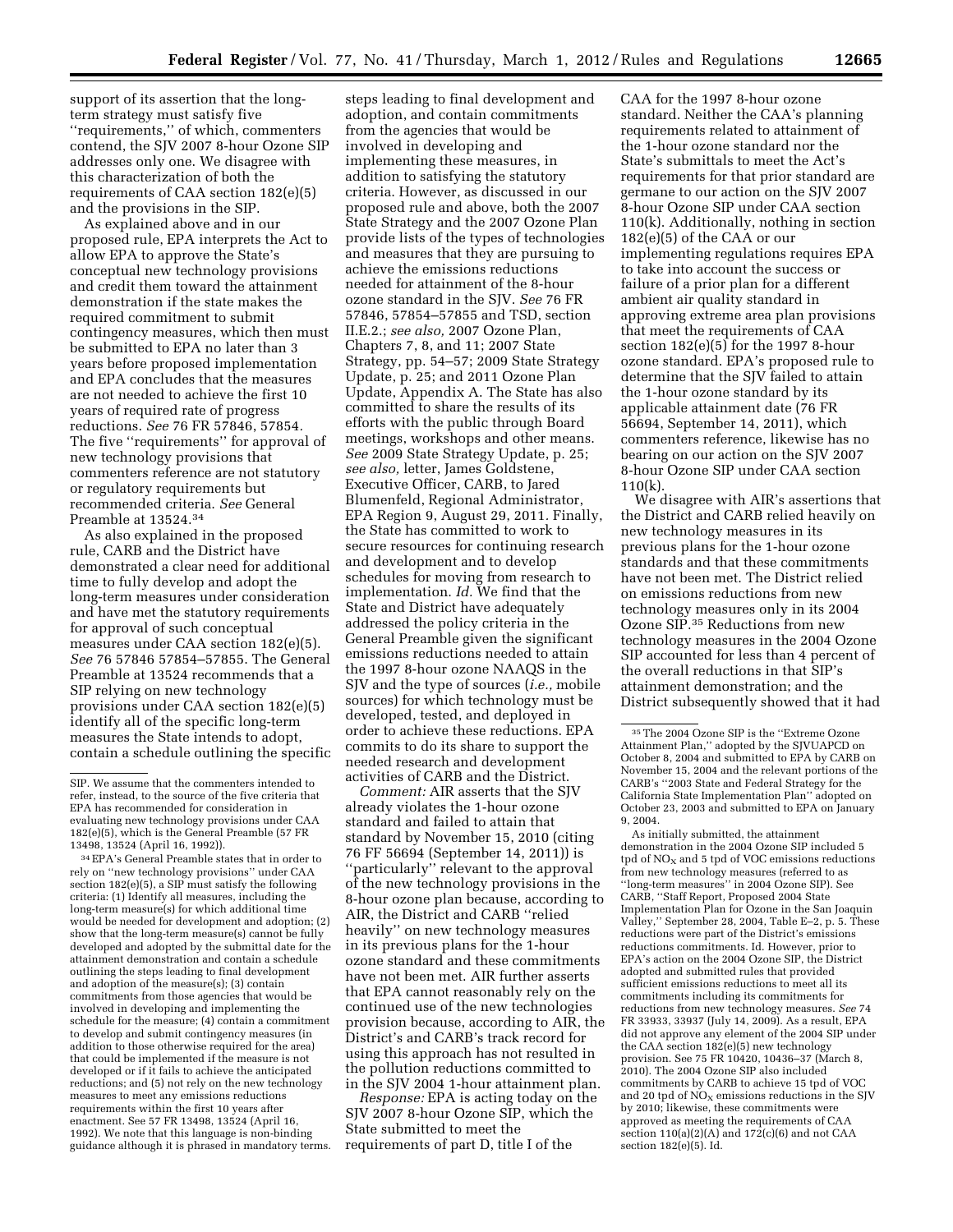adopted sufficient measures to achieve these reductions. *See* 74 FR 33933, 33937 (July 14, 2009).

Finally, we disagree with commenters' argument that EPA must direct CARB to ''extract from the black box needed reductions they know will not come from future technologies, reduce the overall size of the black box to a reasonable level and better define where the remaining black box reductions are expected to come from.'' It is not possible at this point in time to know that certain emissions reductions will not come from future technologies, and we do not believe it is reasonable to require the State to reduce the amount of emissions reductions attributed to the long-term strategy by either implementing measures or incremental reductions beyond those otherwise mandated by the Act or developing measures based on control techniques not yet identified or commercially available for implementation in the area. As explained above, the State has met the statutory criteria for approval of its longterm strategy under CAA section 182(e)(5).

#### *E. CAA Section 182(d)(1)(A) Requirements*

*Comment:* AIR asserts that EPA has also failed to assess the adequacy of the SIP's compliance with the requirement in CAA section 182(d)(1)(A) that the SIP provide adequate enforceable control measures ''to allow total area emissions to comply with RFP and attainment requirements.'' AIR argues that, because the area has not adopted sufficient enforceable control measures to provide for attainment (citing to its comments that the attainment demonstration is not approvable because, *inter alia,* measures relied on in that demonstration were not in the SIP), this provision must be met

and EPA must direct the State/District to adopt the additional measures needed for attainment, either as TCMs to reduce motor vehicle emissions, or as controls on other source categories so that total emissions reductions provide for attainment.

*Response:* CAA section 182(d)(1)(A) requires the State to ''submit a revision that identifies and adopts specific enforceable transportation control strategies and transportation control measures \* \* \* to attain reductions in motor vehicle emissions as necessary, in combination with other emissions reduction requirements of [title 1, part D, subpart 2], to comply with the requirements of [sections 182] (b)(2)(B) and (c)(2)(B)'' and ''to consider measures specified in section 108(f) \* \* \* and to choose from among and implement such measures as necessary to demonstrate attainment.''

We have determined that the SJV 2007 8-hour Ozone SIP meets the RPF requirements in sections 182(b)(2)(B) and (c)(2)(B) and demonstrates attainment consistent with the subpart 2 requirements and thus also meets the requirements of section  $182(d)(1)(A)$  to adopt transportation control strategies and TCMs as necessary to demonstrate RFP and attainment. *See* 76 FR 57846, 57863 and TSD, section II.H.3.; *see also,*  TSD, section III.A.2. (responding to comments on the approvability of the baseline emissions inventory and the attainment demonstration). The SIP also includes documentation that the state considered the transportation control measures listed in CAA section 108(f), evaluated their effectiveness in contributing to expeditious attainment, and concluded that they would not. *See*  2007 Ozone SIP, appendix D; 76 FR 57846, 57852 and 57863 and TSD, sections II.B.3.b. and II.H.2.

We disagree with AIR's summary of the CAA section  $182(d)(1)(A)$ requirements related to RFP and attainment. This specific section does not require that the SIP provide ''adequate enforceable control measures 'to allow total area emissions to comply with RFP and attainment requirements' '' but rather it requires that the state adopt *enforceable transportation strategies and TCM as necessary in combination with other emissions reduction requirement of subpart 2* to demonstrate RFP and to implement *TCMs as necessary* to demonstration attainment. Thus, if other SIP provisions provide for RFP and attainment consistent with applicable CAA requirements (including, in this case, the provisions of CAA section 182(e)(5)), then the state has no obligation under section 182(d)(1)(A) to adopt transportation control strategies and TCMs for RFP and attainment purposes.

### **III. Approval Status of the Control Strategy Measures and Final Actions on the Attainment Demonstration and Enforceable Commitments**

#### *A. Approval Status of Control Strategy Measures*

As part of its control strategy for attaining the 1997 8-hour ozone standards in the SJV, the District made specific commitments to adopt nineteen measures on the schedule identified in the Plan. *See* 2007 Ozone Plan, Table 6– 1 (revised December 18, 2009). The District has now completed its actions on all measures except for one which it found to be infeasible. *See* Table 1 below. As Table 1 shows, EPA has approved all of the adopted rules except for one, which EPA is not currently crediting with emissions reductions in the RFP or attainment demonstration.

TABLE 1—SAN JOAQUIN VALLEY AIR POLLUTION CONTROL DISTRICT 2007 OZONE PLAN SPECIFIC RULE COMMITMENTS

|                                 | District rule |                   | Adoption date  | SIP status                                          |  |  |  |
|---------------------------------|---------------|-------------------|----------------|-----------------------------------------------------|--|--|--|
| Measure number & description    | No.           | Anticipated       | Actual         |                                                     |  |  |  |
| S-GOV-1 Composting Biosolids    | 4565          | 1st Q-2007        | March 2007     | Approved: December 13, 2011 (sig-<br>nature date).  |  |  |  |
| S-AGR-1 Open Burning (Phase IV) | 4103          |                   |                | Approved: September 29, 2011 (sig-<br>nature date). |  |  |  |
|                                 |               | S-SOL-11 Solvents |                |                                                     |  |  |  |
|                                 | 4661          |                   | September 2007 | Approved: 75 FR 24406 (May 5,<br>2010).             |  |  |  |
| Organic Solvent Degreasing      | 4662          | 3rd Q-2007        | September 2007 | Approved: 74 FR 37948 (July 30,<br>$2009$ ).        |  |  |  |
| Organic Solvent Cleaning        | 4663          |                   | September 2007 | Approved: 74 FR 37948 (July 30,<br>2009).           |  |  |  |
| S-COM-5 Stationary Gas Turbines | 4703          | 3rd Q-2007<br>.   | September 2007 | Approved: 74 FR 53888 (October 21,<br>2009).        |  |  |  |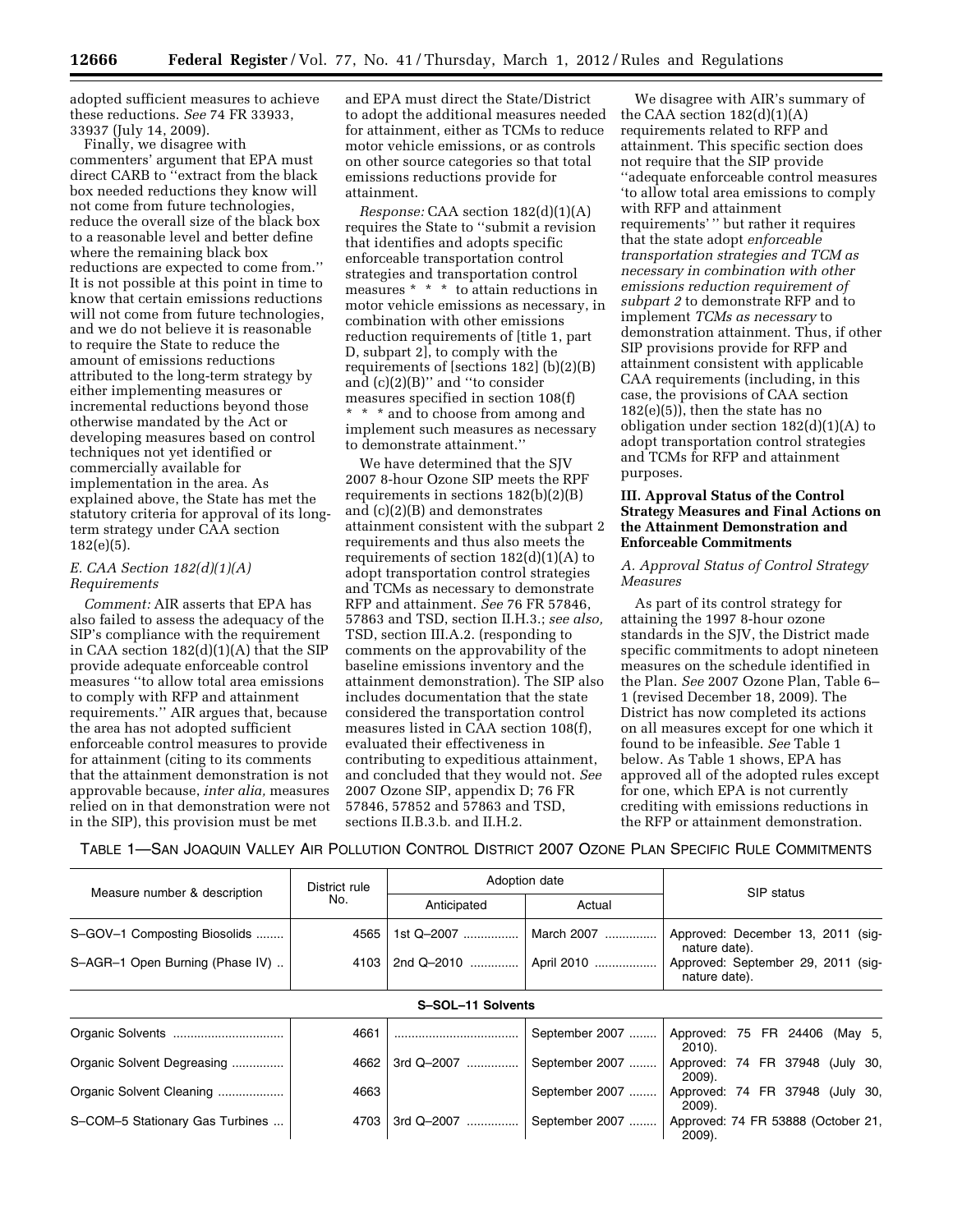TABLE 1—SAN JOAQUIN VALLEY AIR POLLUTION CONTROL DISTRICT 2007 OZONE PLAN SPECIFIC RULE COMMITMENTS—

|  | Continued |  |
|--|-----------|--|

|                                                                                | District rule |                | Adoption date              |                                                                                    |
|--------------------------------------------------------------------------------|---------------|----------------|----------------------------|------------------------------------------------------------------------------------|
| Measure number & description                                                   | No.           | Anticipated    | Actual                     | SIP status                                                                         |
| S-IND-24 Soil Decontamination                                                  | 4651          | 3rd Q-2007     | September 2007             | Approved: 74 FR 52894 (October 15,<br>2009).                                       |
| S-IND-6 Polystyrene Foam                                                       | 4682          | 3rd Q-2007     | September 2007             | Approved: 76 FR 41745 (July 15,<br>$2011$ ).                                       |
| S-PET-1&2 Gasoline Storage &<br>Transfer.                                      | 4623<br>4624  | 4th Q-2007     | December 2007              | Approved: 74 FR 56120 (October 30,<br>$2009$ ).                                    |
|                                                                                |               | 3rd Q-2007     | found not feasible         | Found infeasible.                                                                  |
| S-COM-1 Large Boilers                                                          | 4306<br>4320  | 3rd $Q - 2008$ | October 2008               | Approved: 75 FR 1715 (January 13,<br>2010) and 76 FR 16696 (March 25,<br>$2011$ ). |
| S-COM-2 Boilers, Steam Generators<br>and Process Heaters (2 to 5<br>MMBtu/hr). | 4307          |                | 3rd Q-2008    October 2008 | Approved: 75 FR 1715 (January 13,<br>$2010$ ).                                     |
| S-COM-7 Glass Melting Furnaces <sup>1</sup>                                    | 4354          | 3rd Q-2008     | October 2008               | Approved: 76 FR 53640 (August 29,<br>$2011$ ).                                     |
| S-SOL-20 Graphic Arts                                                          | 4607          | 4th Q-2008     | December 2008              | Approved: 74 FR 52894 (October 15,<br>2009).                                       |
| S-COM-9 Residential Water Heaters                                              | 4902          | 1st Q-2009     | March 2009                 | Approved: 75 FR 24408 (May 5,<br>$2010$ ).                                         |
| S-GOV-5 Composting Green Waste                                                 | 4566          | 4th Q 0 2010   | August 2011                | Rule adopted August 2011, Sub-<br>mitted November 18, 2011.                        |
|                                                                                | 4311          | 2nd Q-2009     | June 2009                  | Approved: 76 FR 68106 (November<br>$3, 2011$ .                                     |
| S-IND-14 Brandy and Wine Aging                                                 | 4695          | 3rd Q-2009     | September 2009             | Approved: 76 FR 47076 (August 4,<br>$2011$ ).                                      |
| S-SOL-1 Architectural Coatings                                                 | 4601          | 4th Q-2009     | December 2009              | Approved: 76 FR69135 (November 8,<br>$2011$ ).                                     |
| S-AGR-2 Confined Animal Facilities                                             | 4570          | 2nd Q-2010     | October 2010               | Approved: December 13, 2011 (sig-<br>nature date).                                 |
|                                                                                | 4653          |                | 3rd Q-2010  September 2010 | Approved: November 18, 2011 (sig-<br>nature date).                                 |

**Source:** List of measures and anticipated adoption dates: 2007 Ozone Plan, Table 6–1, revised December 18, 2009.

As part of its control strategy for attaining the 1997 8-hour ozone standards in the SJV, CARB committed to propose certain measures on the schedule identified in the 2007 State Strategy. These commitments were updated in the 2011 Progress Report and 2011 Ozone SIP Revisions. We list these measures and their current approval status in Table 2. Of the measures listed in the 2007 State Strategy's updated rulemaking schedule, we note that only reductions from the ''SmogCheck Improvement,'' ''Cleaner In-Use Heavy Duty Trucks,'' ''Cleaner In-Use Off-Road Engines,'' and ''Consumer Products Program'' measures are currently credited with reductions in the attainment demonstration. See 76 FR 57846, 57853 (Table 7).

Generally, EPA will approve a State plan that takes emissions reduction credit for a control measure only where EPA has approved the measure as part of the SIP, or in the case of certain onroad and nonroad measures, where EPA has issued the related waiver of preemption or authorization under CAA section 209(b) or section 209(e). In our September 2011 proposed rule, in

calculating and proposing to approve the State's aggregate emissions reductions commitment in connection with our proposed approval of the attainment demonstration, we assumed that full final approval, waiver, or authorization of a number of CARB rules would occur prior to our final action on the San Joaquin Valley 8-hour ozone SIP. *See* 76 FR 57846, 57853 (Table 7). Two specific adopted CARB rules on which the attainment demonstration relies include the Truck Rule and the Drayage Truck Rule (that collectively are included in a State measure referred to as ''Cleaner In-Use Heavy Duty Trucks''). We proposed approval of both rules at 76 FR 40652 (July 11, 2011) but could not take final action on the rules until these rules were approved by the California Office of Administrative Law (OAL). OAL approved the Drayage Truck Rule on November 9, 2011 and the Truck Rule on December 14, 2011. CARB submitted the rules to EPA for final approval on December 9 and 15, 2011, respectively. We expect to complete action on these rules prior to the effective date of this rule.

Based on anticipated approval of these two CARB rules, we are allowing the plan's attainment demonstration, and our final approval of it, to rely on the emissions reductions from these rules for the following reasons:

• Both rules have been adopted by CARB, approved by the California OAL, and submitted to EPA as a revision to the California SIP,36 and the adopted versions are essentially the same as those for which EPA proposed approval; and

• The comments that we have received on our proposed approval of the two CARB rules (Truck Rule and Drayage Truck Rule) contend that the rules are costly and may not be economically or technologically feasible, but such considerations cannot form the basis for EPA disapproval of a rule submitted by a state as part of the SIP [see *Union Electric Company* v. *EPA,* 427 U.S. 246, 265 (1976)].

We are confident that the final action on the rules will be completed in the

<sup>36</sup>The Truck Rule and the Drayage Truck Rule were included in a SIP submittal dated September 21, 2011. We have included the September 21, 2011 SIP submittal in the docket for this rulemaking.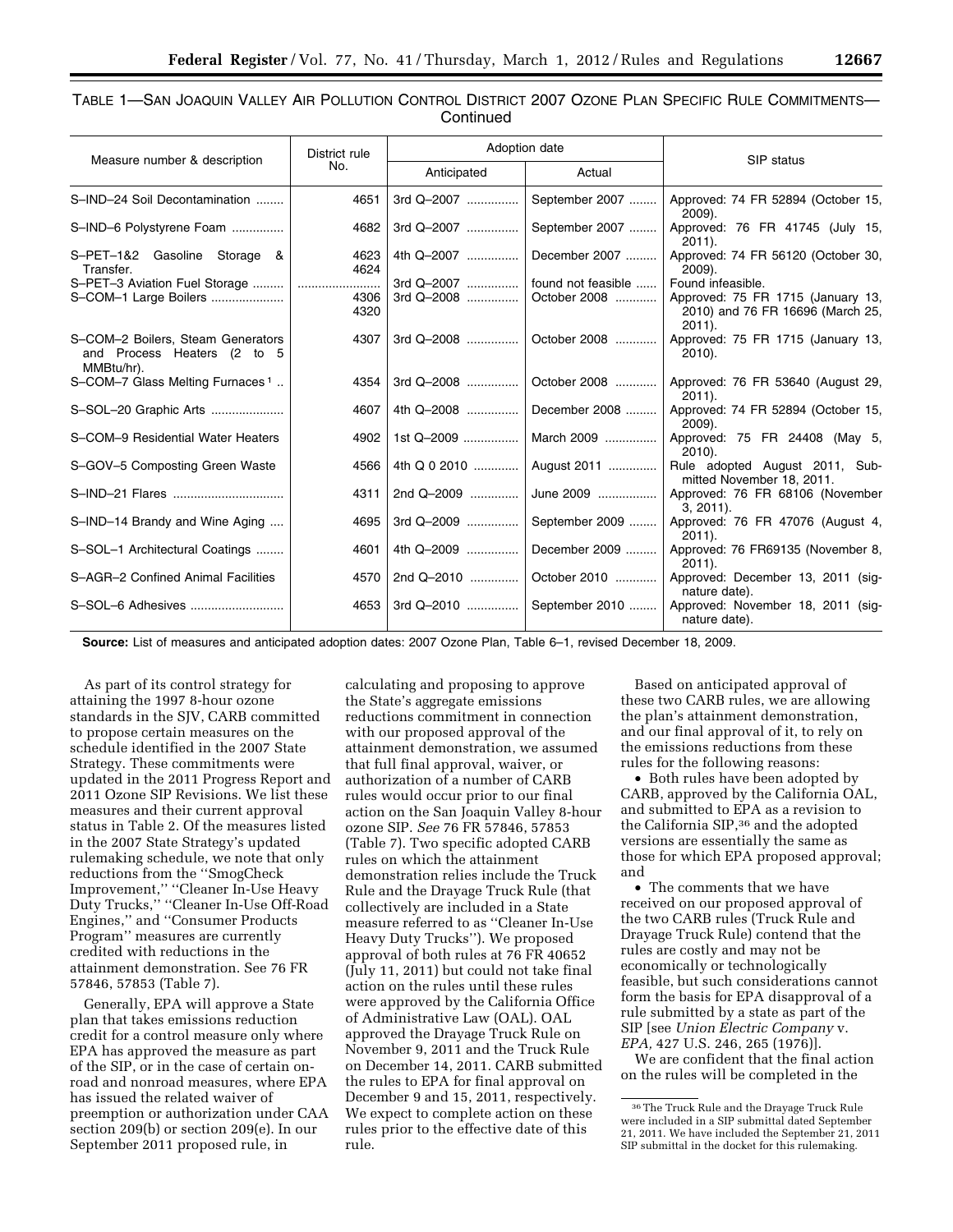near-term and that, as a result, continued reliance by the SJV 2007 8-hour Ozone SIP, and our final approval of it, on the emissions

reductions associated with the rules is reasonable and appropriate. If, however, we are unable to complete a final action on these rules prior to the effective date

of today's action, we will take appropriate remedial action to ensure that our action on the plan is fully supportable or to reconsider that action.

# TABLE 2—2007 STATE STRATEGY DEFINED MEASURES APPLICABLE TO THE SJV, SCHEDULE FOR CONSIDERATION AND CURRENT STATUS

| State measures                                                   | Expected action<br>year | Current status                                                                                                                                                                                               |
|------------------------------------------------------------------|-------------------------|--------------------------------------------------------------------------------------------------------------------------------------------------------------------------------------------------------------|
|                                                                  | 2007-2009<br>2007       | Elements approved 75 FR 38023 (July 1, 2010). <sup>37</sup><br>Adopted by CARB, June 2009; by Bureau of Automotive Re-                                                                                       |
|                                                                  |                         | pair, September 2010.                                                                                                                                                                                        |
|                                                                  | 2007                    | Approved, 75 FR 26653 (May 12, 2010)                                                                                                                                                                         |
| Cleaner In-Use Heavy Duty Trucks (includes Drayage rule)         | 2007, 2008, 2010        | Proposed for approval: 76 FR 40652 (July 11, 2011) See<br>discussion above.                                                                                                                                  |
| Accelerated Introduction of Cleaner Locomotives                  | 2008                    | Prop 1B bond funds awarded to upgrade line-haul loco-<br>motive engines not already accounted for by enforceable<br>agreements with the railroads. Those cleaner line-hauls<br>will begin operation by 2012. |
|                                                                  | 2007, 2010              | Waiver decision pending.                                                                                                                                                                                     |
|                                                                  | 2013                    | Incentive program in progress. Additional action expected<br>2013.                                                                                                                                           |
| New Emissions Standards for Recreational Boats                   | 2013                    | Action expected 2013.                                                                                                                                                                                        |
| Expanded Off-Road Recreational Vehicle Emissions Stand-<br>ards. | 2013                    | Action expected 2013.                                                                                                                                                                                        |
| Enhanced Vapor Recovery for Above Ground Storage Tanks           | 2008                    | Adopted June 2007. Requirements implemented through<br>District Rule 4621.                                                                                                                                   |
|                                                                  | 2013                    | Action expected 2013.                                                                                                                                                                                        |
|                                                                  | 2008, 2009, 2011        | Approved 74 FR 57074 (November 4, 2009), 76 FR 27613<br>(May 12, 2011) and December 7, 2011 (signature date).                                                                                                |
|                                                                  | 2008, 2009              | Submitted October 2009, revisions submitted August 2011.                                                                                                                                                     |

**Source:** 2009 State Strategy Status Report, p.4, 2011 Progress Report, Table 1, and 2011 Ozone SIP Revisions, Appendix A–3. Additional information from *[www.ca.arb.gov](http://www.ca.arb.gov)*.

*B. Enforceable Emissions Reductions Commitments* 

For the 2007 Ozone Plan, the District committed to achieve certain aggregate emissions reductions of  $NO<sub>X</sub>$  and VOC. See 2007 Ozone Plan, Table 6–1 (revised

December 18, 2008). See Table 3. EPA is approving these aggregate emissions reductions commitments.

# TABLE 3—SAN JOAQUIN VALLEY AIR POLLUTION CONTROL DISTRICT 2007 OZONE PLAN AGGREGATE EMISSIONS REDUCTIONS COMMITMENTS

[Tons per summer day]

|                               | 2011                   | 2012                         | 2014        | 2017                 | 2020             | 2023        |  |  |
|-------------------------------|------------------------|------------------------------|-------------|----------------------|------------------|-------------|--|--|
| NO <sub>x</sub><br><b>VOC</b> | д д<br><br>.<br>ن. ن ا | $\sim$ $\sim$<br>b.U<br>26.5 | ט.ט<br>40.5 | ه. ،<br>م مه<br>42.Z | ∽<br>8.U<br>44.5 | 8.2<br>46.3 |  |  |

**Source:** 2007 Ozone Plan, Table 6–1, revised December 18, 2008.

In the 2007 State Strategy, CARB committed to achieve certain aggregate emissions reductions of 46 tpd  $NO<sub>x</sub>$  and 25 tpd VOC in the SJV by the attainment year of 2023 that are sufficient, in combination with existing SIPcreditable measures, the District's commitments, and commitments for reductions under the CAA section 182(e)(5) new technologies provision, to attain the 1997 8-hour ozone standard in the San Joaquin Valley by the applicable attainment date of June 15, 2024. CARB also made enforceable commitments to

achieve aggregate emissions reductions in the SJV in the RFP milestone years of 2014, 2017, and 2020. See 2007 State Strategy, p. 63; CARB Resolution 07–28, Attachment B, p. 6; and 2009 State Strategy Status Report, p. 21. See Table 4 below.

The 2011 Ozone SIP Revisions revised the State's emissions estimates for certain source categories and projection years and provided additional information on the State and District's progress to date in achieving their total emissions reduction commitments. In

this action, we are approving CARB's and the District's emissions reduction commitments as submitted in the 2007 State Strategy, 2009 State Strategy Update and the 2007 Ozone Plan without change, because we do not have sufficient information to determine how the 2011 SIP Revision alters the State's near-term and CAA section 182(e)(5) emissions reduction commitments. We note that the amount and relative proportion of reductions from measures scheduled for adoption under CAA section 182(e)(5), as compared to

<sup>37</sup>California Assembly Bill 2289, passed in 2010, requires the Bureau of Automotive Repair to direct older vehicles to high performing auto technicians

and test stations for inspection and certification effective 2013. Reductions shown for the SmogCheck program in the 2011 Ozone SIP

Revisions do not include reductions from AB 2289 improvements. 2011 Ozone SIP Revisions, Appendix C.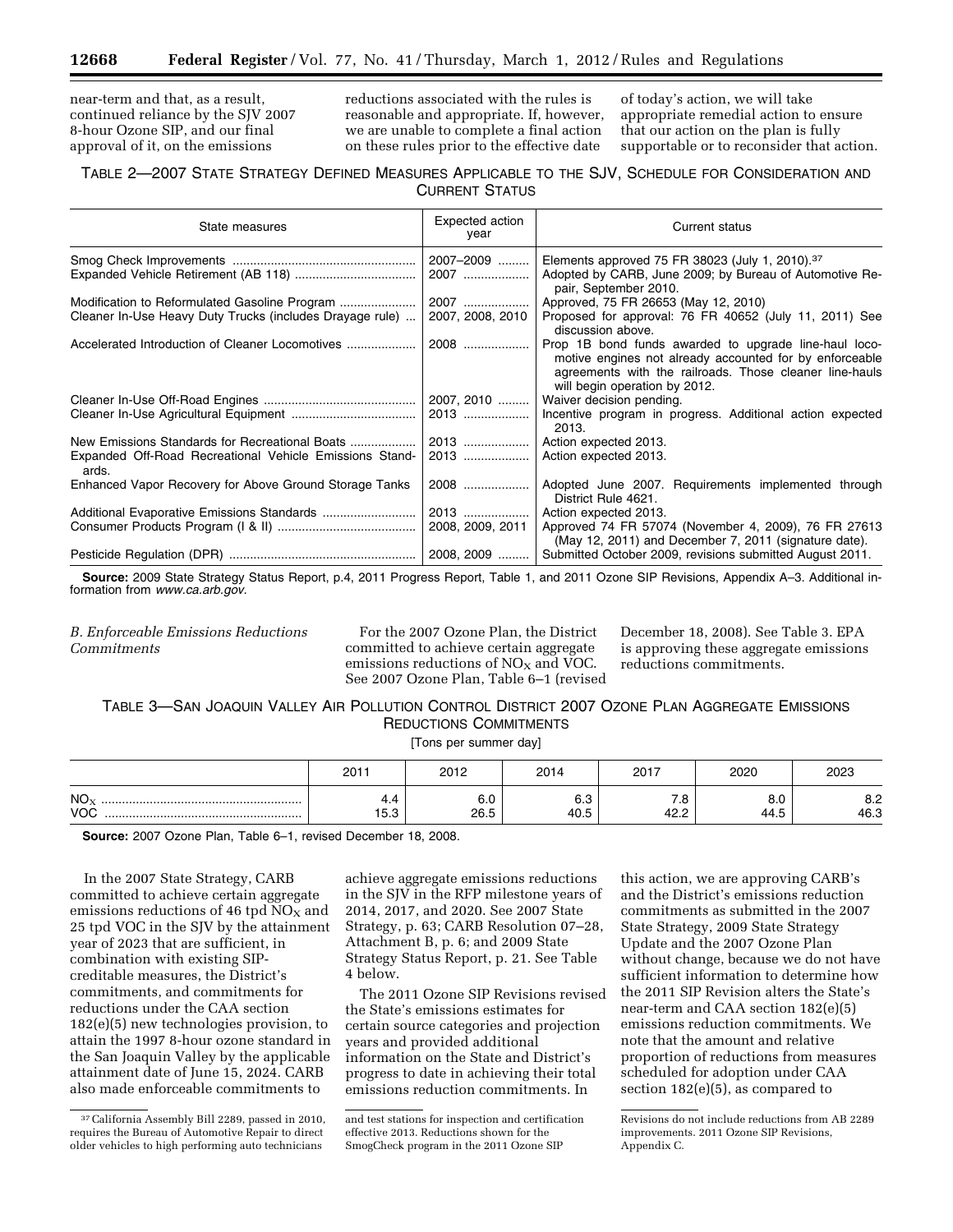measures already adopted or scheduled for near-term adoption, should decrease

in any future SIP update.

TABLE 4—CARB COMMITMENTS TO SPECIFIC AGGREGATE EMISSIONS REDUCTIONS

[Tons per summer day]

|                               | 2014        | 2017  | 2020     | 2023     | 2023 CAA<br>182(e)(5) |
|-------------------------------|-------------|-------|----------|----------|-----------------------|
| <b>VOC</b><br>NO <sub>X</sub> | 23<br>217.1 | 88-93 | 24<br>56 | 25<br>46 | 81                    |

**Source:** 2009 State Strategy Status Report, p. 21.<br><sup>1</sup> No commitment to VOC reductions in 2017 or to VOC reductions pursuant to CAA 182(e)(5) advanced technologies provision.

2As modified in the final approval of the SJV 2008 PM2.5 SIP, *see* 76 FR 69896, 69924.

# **IV. Approval of the Motor Vehicle Emissions Budgets for Transportation Conformity**

CARB submitted updated MVEB for the San Joaquin Valley and their documentation in Appendices A and C, respectively, of the 2011 Ozone SIP Revisions. As part of our review of the budgets' approvability, EPA evaluated the revised budgets using our adequacy criteria in 40 CFR 93.318(e)(4). We posted the revised budgets on EPA's adequacy review Web page on September 19, 2011 and requested public comment by October 19, 2011. We did not receive any comments. As documented in Table K–3 in the TSD, we found that the budgets meet each adequacy criterion. We have completed our detailed review of the 2007 SJV 8-hour Ozone SIP and supplemental submittals including the 2011 Ozone SIP Revisions and are approving the SIP's attainment and RFP demonstrations. We have also reviewed the MVEB submitted with the 2011 Ozone SIP Revisions and have found that they are consistent with the attainment and RFP demonstrations and are based on control measures that have already been adopted and implemented. Therefore, we are approving the 2011, 2014, 2017, 2020, and 2023 MVEB as shown in Table 5.

Now that the approval of the budgets is finalized, the SJV MPOs and the U.S. Department of Transportation are required to use the revised budgets in transportation conformity determinations. Due to the formatting of the budgets (combining emissions changes, recession impacts and reductions from control measures), CARB will need to provide the MPOs with emissions reductions associated with the control measures incorporated into the budgets for the appropriate analysis years so that they can include these reductions in future conformity determinations in accordance with 40 CFR 93.122. In addition, for these conformity determinations, the motor vehicle emissions from implementation of the transportation plan should be projected and compared to the budgets at the same level of accuracy as the budgets in the plan, for example emissions should be rounded to the nearest tenth (*e.g.,* 0.1 tpd).

During the comment period on the proposed approval of the SJV 2007 8-hour Ozone SIP, CARB requested that EPA limit the duration of its approval of the budgets submitted on July 29, 2011 as part of the 2011 Ozone SIP Revisions to last only until the effective date of EPA's adequacy finding for any subsequently submitted budgets. *See*  letter, Douglas Ito, Chief, Air Quality and Transportation Planning Branch;

California Air Resources Board, October 17, 2011.

The transportation conformity rule allows EPA to limit the approval of budgets. *See* 40 CFR 93.118(e)(1). However, we can only consider a state's request to limit an approval of its MVEB if the request includes the following elements:

• An acknowledgement and explanation as to why the budgets under consideration have become outdated or deficient;

• A commitment to update the budgets as part of a comprehensive SIP update; and

• A request that EPA limit the duration of its approval to the time when new budgets have been found to be adequate for transportation conformity purposes.

See 67 FR 69141 (November 15, 2002) (limiting our prior approval of MVEB in certain California SIPs).

Because CARB's request does not include all of these elements, we cannot address it at this time. Once CARB has adequately addressed them, we intend to propose to limit the duration of our approval of the MVEB in the SJV 2007 8-hour Ozone SIP and provide the public an opportunity to comment.<sup>38</sup> The duration of the approval of the budgets, however, is not limited until we complete such a rulemaking.

TABLE 5—MOTOR VEHICLE EMISSIONS BUDGET IN THE SJV 2007 OZONE SIP AS REVISED ON JULY 21, 2011

[Tons per summer day]

| Year        | 2011       |                 | 2014       |          | 2017          |          | 2020       |          | 2023       |                 |
|-------------|------------|-----------------|------------|----------|---------------|----------|------------|----------|------------|-----------------|
| County      | <b>ROG</b> | NO <sub>x</sub> | <b>ROG</b> | $NO_{X}$ | <b>ROG</b>    | $NO_{X}$ | <b>ROG</b> | $NO_{X}$ | <b>ROG</b> | NO <sub>x</sub> |
| Fresno      | 14.3       | 36.2            | 10.7       | 30.0     | 9.3           | 22.6     | 8.3        | 17.7     | 8.0        | 13.5            |
|             | 12.7       | 50.3            | 9.7        | 42.7     | 8.7           | 31.7     | 8.2        | 25.1     | 7.9        | 18.6            |
| Kings       | 2.8        | 10.7            | 2.1        | 8.9      | 1.8           | 6.7      | 1.7        | 5.3      | 1.6        | 4.0             |
|             | 3.4        | 9.3             | 2.5        | 7.7      | $2.2^{\circ}$ | 5.8      | 2.0        | 4.7      | 1.9        | 3.6             |
| Merced      | 5.1        | 19.9            | 3.7        | 16.7     | 3.2           | 12.4     | 2.9        | 9.9      | 2.8        | 7.4             |
| San Joaquin | 11.1       | 24.6            | 8.4        | 20.5     | 7.2           | 15.6     | 6.4        | 12.4     | 6.3        | 10.0            |
|             | 8.5        | 16.9            | 6.4        | 13.9     | 5.6           | 10.6     | 5.0        | 8.4      | 4.7        | 6.4             |

38CARB's letter also requested that we limit the duration of our approval of the MVEB approved

with the 2008 PM<sub>2.5</sub> Plan. These budgets were also submitted on July 29, 2011 as an appendix to the 2001 Ozone SIP Revisions.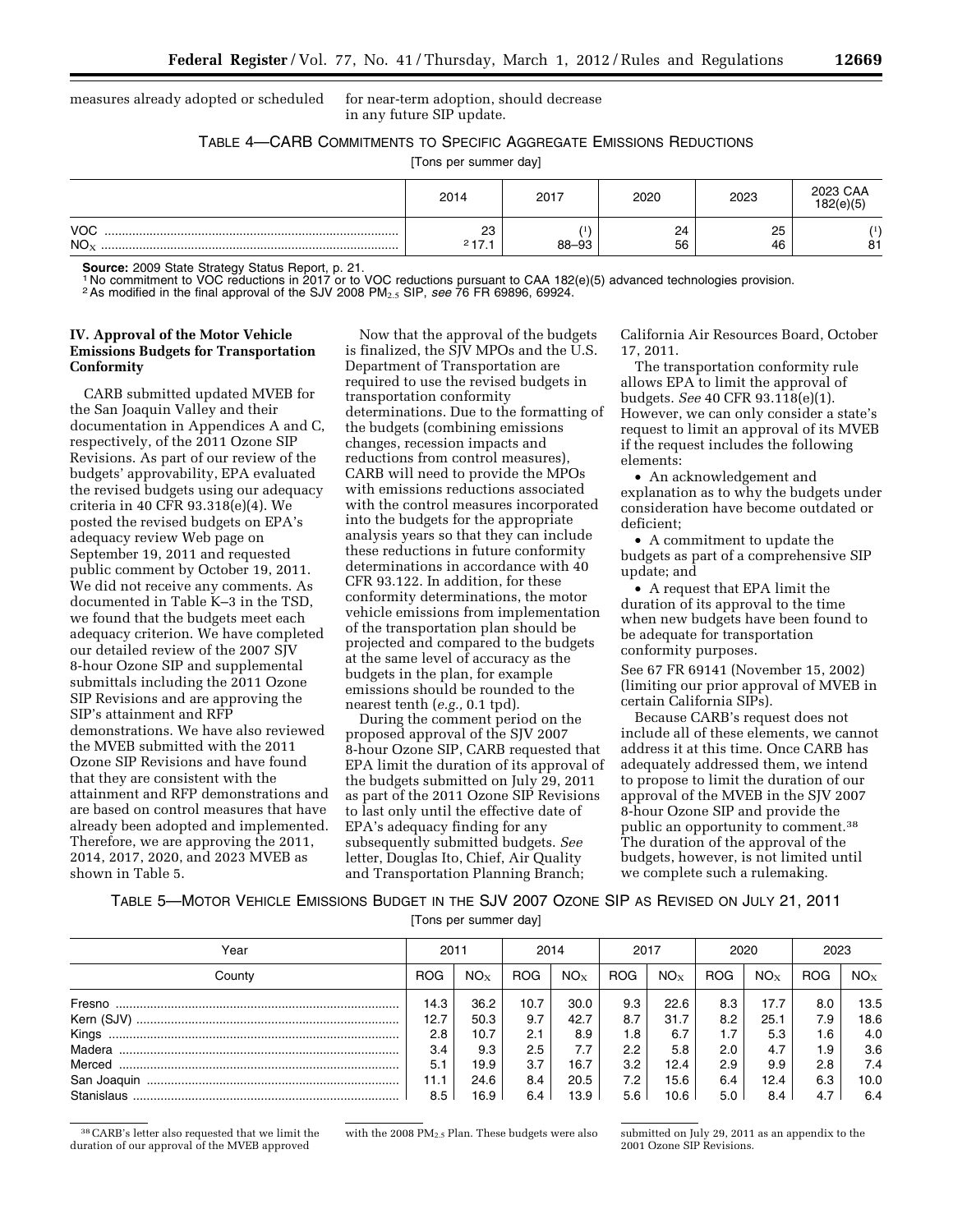# TABLE 5—MOTOR VEHICLE EMISSIONS BUDGET IN THE SJV 2007 OZONE SIP AS REVISED ON JULY 21, 2011— **Continued**

[Tons per summer day]

| Year   | 2011       |          | 2014       |                 | 2017       |          | 2020       |                          | 2023       |                 |
|--------|------------|----------|------------|-----------------|------------|----------|------------|--------------------------|------------|-----------------|
| County | <b>ROG</b> | $NO_{X}$ | <b>ROG</b> | NO <sub>X</sub> | <b>ROG</b> | $NO_{X}$ | <b>ROG</b> | $\mathsf{NO}_\mathbf{X}$ | <b>ROG</b> | NO <sub>x</sub> |
| Tulare | 8.8        | 16.0     | 6.7        | 13.2            | 5.8        | 10.1     | 5.3        | 8.1                      | 4.9        | 6.2             |

#### **V. Final Actions**

For the reasons discussed in our September 16, 2011 proposed rule (76 FR 57846) and further explained above, EPA is approving California's SIP for attaining the 1997 8-hour ozone NAAQS in the San Joaquin Valley. The California 8-hour ozone attainment SIP for the San Joaquin Valley is composed of the SJVUAPCD's 2007 Ozone Plan as revised in 2009 and 2011 and the SJVspecific portions of CARB's 2007 State Strategy as revised in 2009 and 2011 that address CAA and EPA regulations for attainment of the 1997 8-hour ozone NAAQS in the SJV.

Specifically, EPA is approving under CAA section  $110(k)(3)$  the following elements of the SJV 2007 8-hour ozone attainment SIP:

1. The revised 2002 base year emissions inventory as meeting the requirements of CAA sections 182(a)(1) and 40 CFR 51.915;

2. The reasonably available control measures demonstration as meeting the requirements of CAA section 172(c)(1) and 40 CFR 51.912(d);

3. The reasonable further progress demonstration as meeting the requirements of CAA section 172(c)(2) and 182(c)(2)(B) and 40 CFR 51.910;

4. The attainment demonstration as meeting the requirements of CAA sections 182(c)(2)(A) and 40 CFR 51.908;

5. The provisions for the development of new technologies pursuant to CAA section 182(e)(5) and CARB's commitment to adopt and submit by 2020 contingency measures to be implemented if the new technologies do not achieve the planned emissions reductions and additional attainment contingency measures meeting the requirements of CAA  $172(c)(9)$  as given in CARB Resolution 11–22 (July 21, 2011), and CARB's commitment to develop and submit by 2020 revisions to the SIP that will: (1) Reflect modifications to the 2023 emissions reduction target based on updated science and (2) identify additional strategies and implementing agencies needed to achieve the needed reductions by 2023 as given in the 2011 Ozone SIP Revisions on page A–8;

6. The contingency measure provisions for failure to make RFP and to attain as meeting the requirements of CAA sections  $172(c)(9)$  and  $182(c)(9)$ ;

7. The demonstration that the SIP provides for transportation control strategies and measures sufficient to offset any growth in emissions from growth in VMT or the number of vehicle trips and to provide for RFP and attainment as meeting the requirements CAA section  $182(d)(1)(A);$ 

8. The revised motor vehicle emissions budgets for the RFP years of 2011, 2014, 2017, and 2020 and the attainment year of 2023 submitted on July 29, 2011 because they are derived from approvable RFP and attainment demonstrations and meet the requirements of CAA section 176(c) and 40 CFR part 93, subpart A;

9. SJVUAPCD's commitments to achieve specific aggregate emissions reductions of direct VOC and  $NO<sub>x</sub>$ , as listed in Table 6–1 of the 2007 Ozone Plan (as revised December 18, 2008) and as given in Table 3 above; and

10. CARB's commitments to propose certain defined measures, as listed in Table B–1 on page 1 of Appendix B of the 2011 Progress Report and in Appendix A–3 of the 2011 Ozone SIP Revisions, to achieve aggregate emissions reductions of 23 tpd of VOC by 2014; 88–93 tpd of  $NO<sub>x</sub>$  by 2017; 24 tpd of VOC and 46 tpd of  $NO<sub>X</sub>$  by 2023 from existing technologies and 81 tpd of  $NO<sub>x</sub>$  by 2023 from new technologies as provided in CARB Resolution 07–28, Attachment B and the 2009 State Strategy Status Report; p. 20 and as given in Table 4 above; to update the SJV 2007 Ozone Plan modeling to reflect the emissions inventory improvements and any other new information by December 31, 2014 or by the date the SIPs are due for the revised 8-hour ozone standard, whichever comes first, as provided in CARB Resolution 11–22 (July 21, 2011), p. 3, and to achieve the emissions reductions needed to attain the 8-hour ozone standard in the SJV as provided in CARB Resolution 07–28 (September 27, 2007), Appendix B, p. 3, 2009 State Strategy Status Report, p. 13.

Finally, we find that SJVUAPCD has satisfied the clean fuel/advanced

technology requirement for boilers in CAA section 182(e)(3) for the SJV.

### **VI. Statutory and Executive Order Reviews**

### *A. Executive Order 12866, Regulatory Planning and Review*

The Office of Management and Budget (OMB) has exempted this regulatory action from Executive Order 12866, entitled ''Regulatory Planning and Review.''

# *B. Paperwork Reduction Act*

This action does not impose an information collection burden under the provisions of the Paperwork Reduction Act, 44 U.S.C. 3501 *et seq.* Burden is defined at 5 CFR 1320.3(b).

# *C. Regulatory Flexibility Act*

The Regulatory Flexibility Act (RFA) generally requires an agency to conduct a regulatory flexibility analysis of any rule subject to notice and comment rulemaking requirements unless the agency certifies that the rule will not have a significant economic impact on a substantial number of small entities. Small entities include small businesses, small not-for-profit enterprises, and small governmental jurisdictions.

This rule will not have a significant impact on a substantial number of small entities because SIP approvals under section 110 and subchapter I, part D of the Clean Air Act do not create any new requirements but simply approve requirements that the State is already imposing. Therefore, because this approval action does not create any new requirements, I certify that this action will not have a significant economic impact on a substantial number of small entities.

Moreover, due to the nature of the Federal-State relationship under the Clean Air Act, preparation of flexibility analysis would constitute Federal inquiry into the economic reasonableness of State action. The Clean Air Act forbids EPA to base its actions concerning SIPs on such grounds. *Union Electric Co.,* v. *U.S. EPA,* 427 U.S. 246, 255–66 (1976); 42 U.S.C. 7410(a)(2).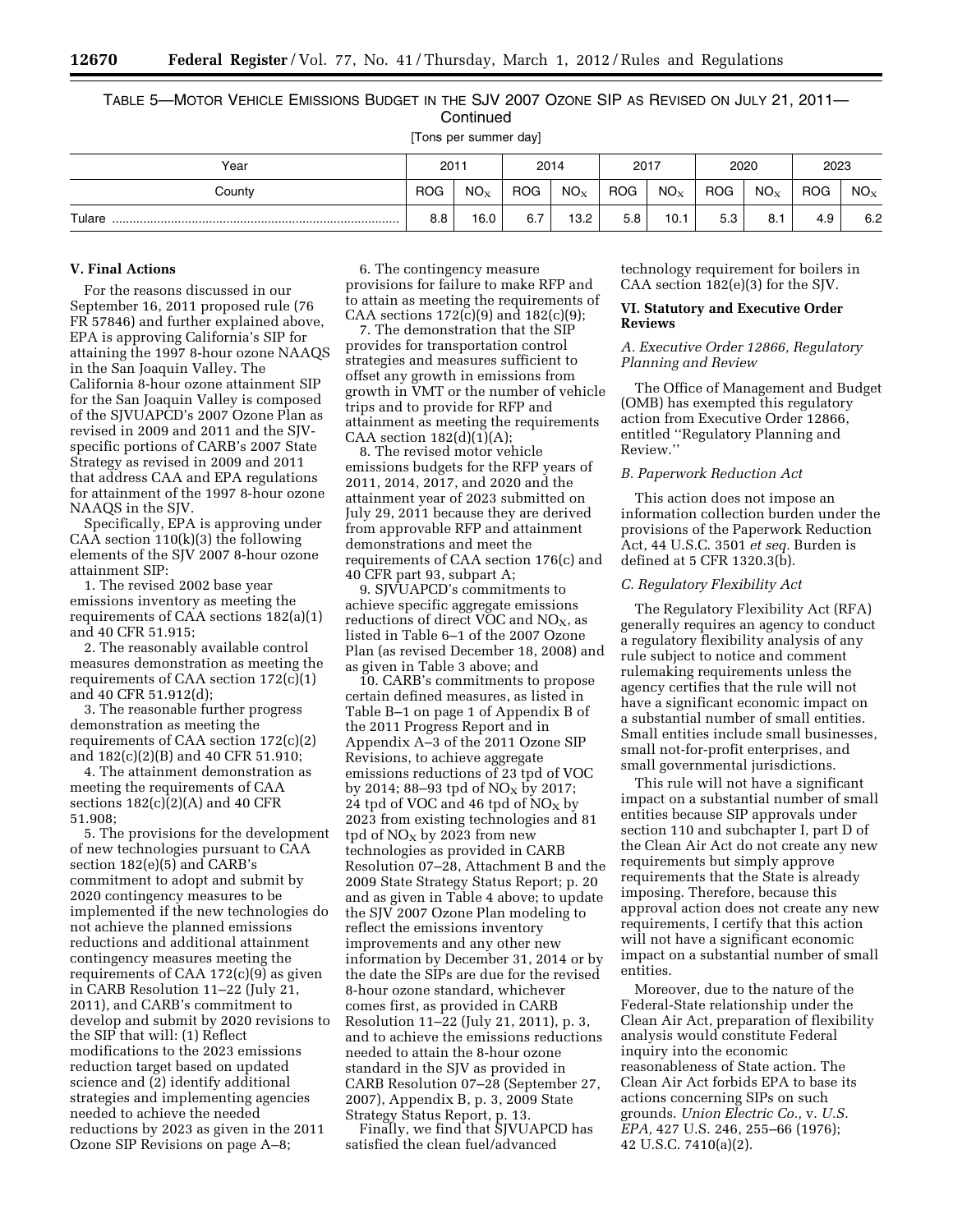#### *D. Unfunded Mandates Reform Act*

Under sections 202 of the Unfunded Mandates Reform Act of 1995 (''Unfunded Mandates Act''), signed into law on March 22, 1995, EPA must prepare a budgetary impact statement to accompany any proposed or final rule that includes a Federal mandate that may result in estimated costs to State, local, or tribal governments in the aggregate; or to the private sector, of \$100 million or more. Under section 205, EPA must select the most costeffective and least burdensome alternative that achieves the objectives of the rule and is consistent with statutory requirements. Section 203 requires EPA to establish a plan for informing and advising any small governments that may be significantly or uniquely impacted by the rule.

EPA has determined that this approval action as promulgated does not include a Federal mandate that may result in estimated costs of \$100 million or more to either State, local, or tribal governments in the aggregate, or to the private sector. This Federal action approves pre-existing requirements under State or local law, and imposes no new requirements. Accordingly, no additional costs to State, local, or tribal governments, or to the private sector, result from this action.

#### *E. Executive Order 13132, Federalism*

*Federalism* (64 FR 43255, August 10, 1999) revokes and replaces Executive Orders 12612 (Federalism) and 12875 (Enhancing the Intergovernmental Partnership). Executive Order 13132 requires EPA to develop an accountable process to ensure ''meaningful and timely input by State and local officials in the development of regulatory policies that have federalism implications.'' ''Policies that have federalism implications'' is defined in the Executive Order to include regulations that have ''substantial direct effects on the States, on the relationship between the national government and the States, or on the distribution of power and responsibilities among the various levels of government.'' Under Executive Order 13132, EPA may not issue a regulation that has federalism implications, that imposes substantial direct compliance costs, and that is not required by statute, unless the Federal government provides the funds necessary to pay the direct compliance costs incurred by State and local governments, or EPA consults with State and local officials early in the process of developing the proposed regulation. EPA also may not issue a regulation that has federalism

implications and that preempts State law unless the Agency consults with State and local officials early in the process of developing the proposed regulation.

This rule will not have substantial direct effects on the States, on the relationship between the national government and the States, or on the distribution of power and responsibilities among the various levels of government, as specified in Executive Order 13132, because it merely approves a State rule implementing a Federal standard, and does not alter the relationship or the distribution of power and responsibilities established in the Clean Air Act. Thus, the requirements of section 6 of the Executive Order do not apply to this rule.

### *F. Executive Order 13175, Coordination With Indian Tribal Governments*

Executive Order 13175, entitled ''Consultation and Coordination with Indian Tribal Governments'' (65 FR 67249, November 9, 2000), requires EPA to develop an accountable process to ensure ''meaningful and timely input by tribal officials in the development of regulatory policies that have tribal implications.'' This final rule does not have tribal implications, as specified in Executive Order 13175. It will not have substantial direct effects on tribal governments, on the relationship between the Federal government and Indian tribes, or on the distribution of power and responsibilities between the Federal government and Indian tribes. Thus, Executive Order 13175 does not apply to this rule.

#### *G. Executive Order 13045, Protection of Children From Environmental Health Risks and Safety Risks*

EPA interprets Executive Order 13045 (62 FR 19885, April 23, 1997) as applying only to those regulatory actions that concern health or safety risks, such that the analysis required under section 5–501 of the Executive Order has the potential to influence the regulation. This rule is not subject to Executive Order 13045, because it approves a State rule implementing a Federal standard.

#### *H. Executive Order 13211, Actions That Significantly Affect Energy Supply, Distribution, or Use*

This rule is not subject to Executive Order 13211, ''Actions Concerning Regulations That Significantly Affect Energy Supply, Distribution, or Use'' (66 FR 28355, May 22, 2001) because it is not a significant regulatory action under Executive Order 12866.

### *I. National Technology Transfer and Advancement Act*

Section 12 of the National Technology Transfer and Advancement Act (NTTAA) of 1995 requires Federal agencies to evaluate existing technical standards when developing a new regulation. To comply with NTTAA, EPA must consider and use ''voluntary consensus standards'' (VCS) if available and applicable when developing programs and policies unless doing so would be inconsistent with applicable law or otherwise impractical.

The EPA believes that VCS are inapplicable to this action. Today's action does not require the public to perform activities conducive to the use of VCS.

### *J. Executive Order 12898: Federal Actions To Address Environmental Justice in Minority Populations and Low-Income Population*

Executive Order (EO) 12898 (59 FR 7629 (Feb. 16, 1994)) establishes federal executive policy on environmental justice. Its main provision directs federal agencies, to the greatest extent practicable and permitted by law, to make environmental justice part of their mission by identifying and addressing, as appropriate, disproportionately high and adverse human health or environmental effects of their programs, policies, and activities on minority populations and low-income populations in the United States.

EPA lacks the discretionary authority to address environmental justice in this rulemaking. In reviewing SIP submissions, EPA's role is to approve or disapprove state choices, based on the criteria of the Clean Air Act. Accordingly, this action merely approves certain State requirements for inclusion into the SIP under CAA section 110 and subchapter I, part D and disapproves others, and will not in-andof itself create any new requirements. Accordingly, it does not provide EPA with the discretionary authority to address, as appropriate, disproportionate human health or environmental effects, using practicable and legally permissible methods, under Executive Order 12898.

# *K. Congressional Review Act*

The Congressional Review Act, 5 U.S.C. section 801 et seq., as added by the Small Business Regulatory Enforcement Fairness Act of 1996, generally provides that before a rule may take effect, the agency promulgating the rule must submit a rule report, which includes a copy of the rule, to each House of the Congress